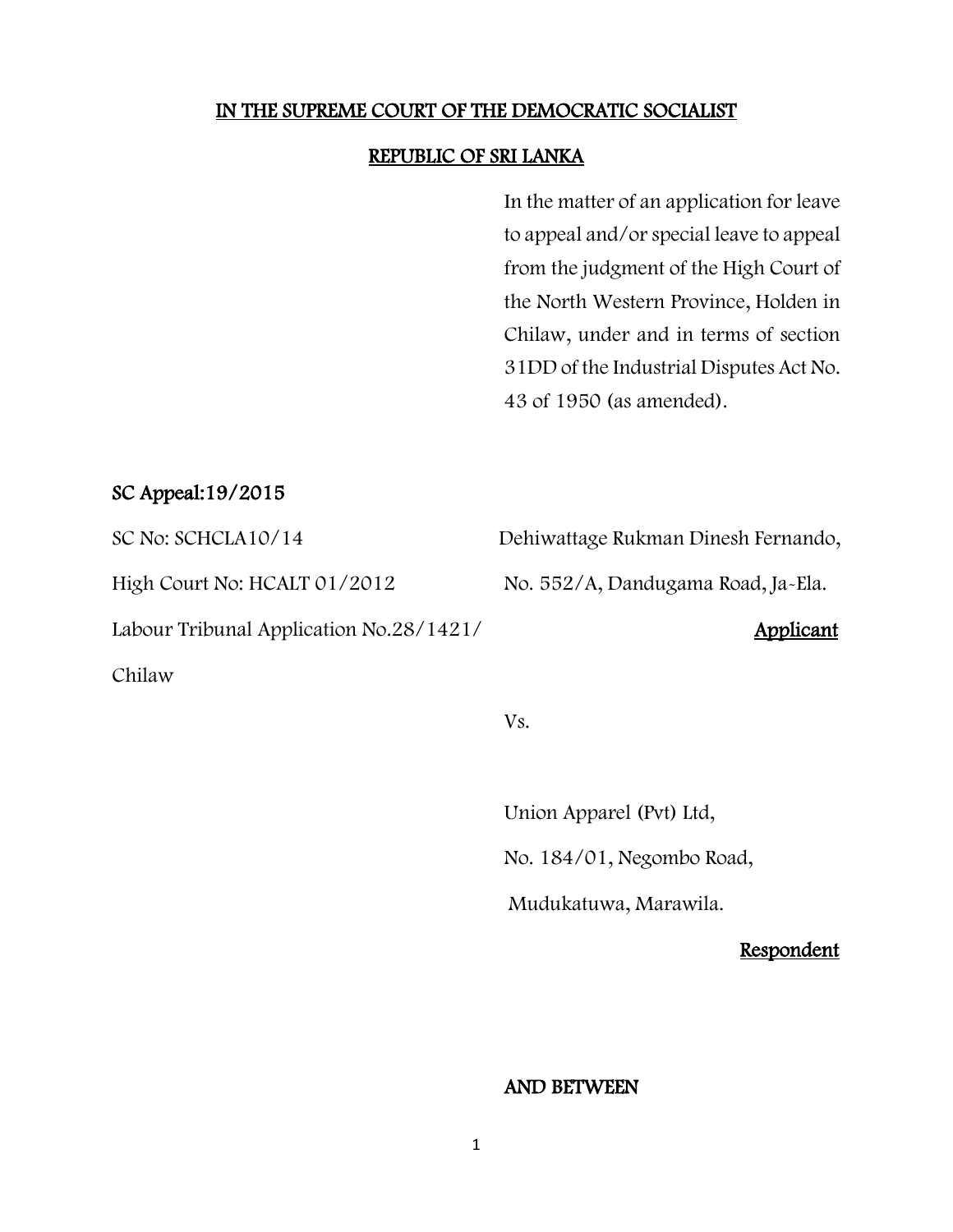Union Apparel (Pvt) Ltd,

No. 184/01, Negombo Road,

Mudukatuwa, Marawila.

## Respondent-Appellant

Vs.

Dehiwattage Rukman Dinesh Fernando,

No. 552/A, Dandugama Road, Ja-Ela.

### Applicant

#### AND NOW BETWEEN

 Union Apparel (Pvt) Ltd, No. 184/01, Negombo Road,

Mudukatuwa, Marawila.

### Respondent-Appellant-Appellant

Vs.

 Dehiwattage Rukman Dinesh Fernando, No. 552/A, Dandugama Road, Ja-Ela.

### Applicant-Respondent-Respondent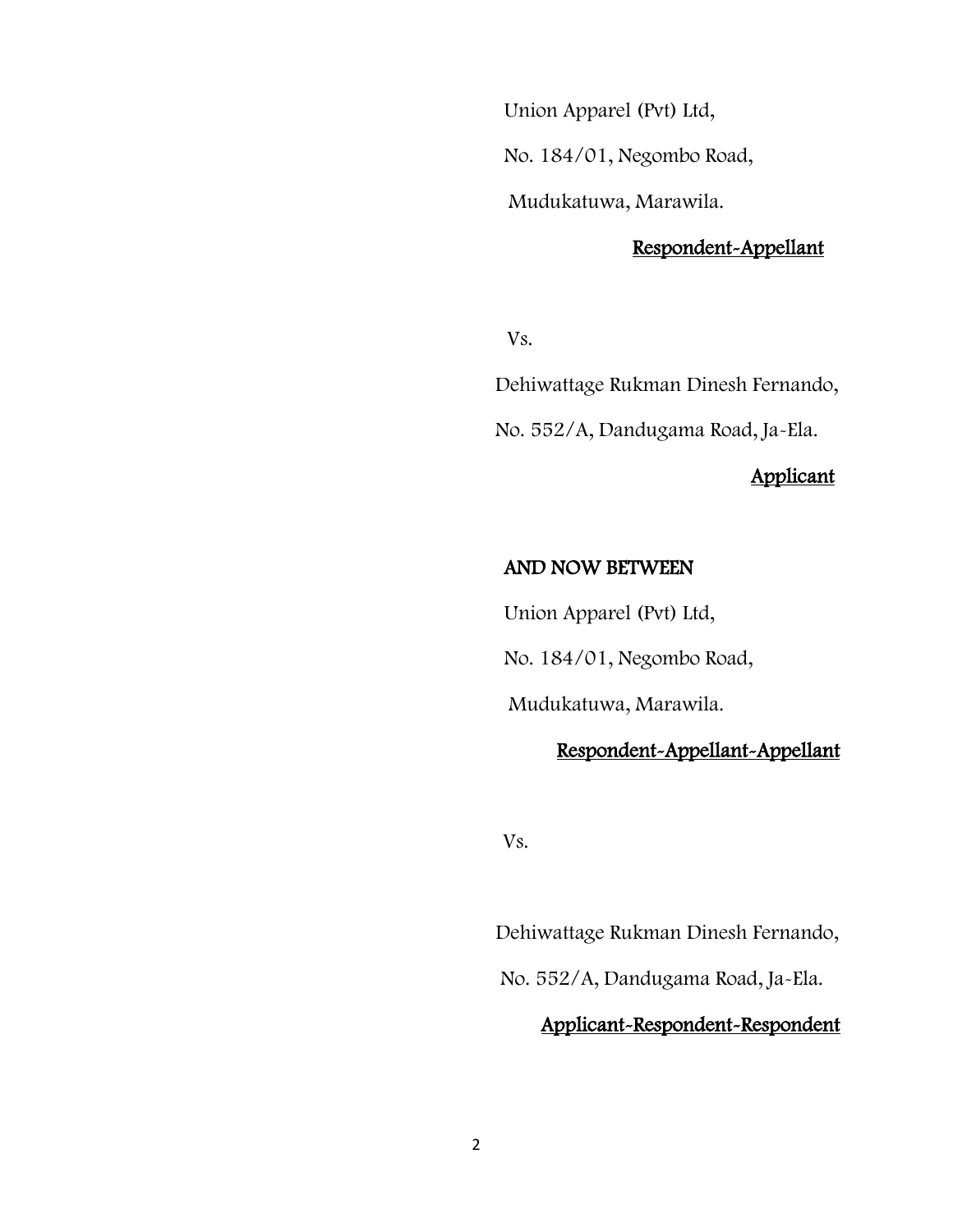| Before:     | Buwaneka Aluwihare PC, J.                                       |
|-------------|-----------------------------------------------------------------|
|             | P. Padman Surasena J.                                           |
|             | E. A. G. R. Amarasekera J.                                      |
|             |                                                                 |
| Counsel:    | Dhanya Gunawardena for the Respondent-Appellant-Appellant.      |
|             | G. R. D. Obeysekara with Lal Perera instructed by Unica Fonseka |
|             | for the Applicant-Respondent-Respondent.                        |
|             |                                                                 |
| Argued on:  | 23.10.2019                                                      |
|             |                                                                 |
| Decided on: | 28.10.2021                                                      |
|             |                                                                 |

## JUDGEMENT

# Aluwihare PC, J.,

The present appeal seeks to challenge the judgment of the High Court by which, the learned High Court Judge had affirmed the Labour Tribunal's findings that the termination of services of the Applicant-Respondent-Respondent (hereinafter referred to as the 'Applicant') was unjust and therefore the Applicant was entitled to compensation.

The Applicant, in his application made to the Labour Tribunal had averred that he had been employed as the 'Manager-Packing' of the Respondent-Appellant-Petitioner Company (hereinafter sometimes referred to as the 'Appellant-Company') since 25th March 2003 and had alleged that when he reported to work on 3<sup>rd</sup> April 2008, he was served with a letter of suspension from service (' $\odot$ 2'). He had been told that a domestic inquiry would be held on 8th April 2008 regarding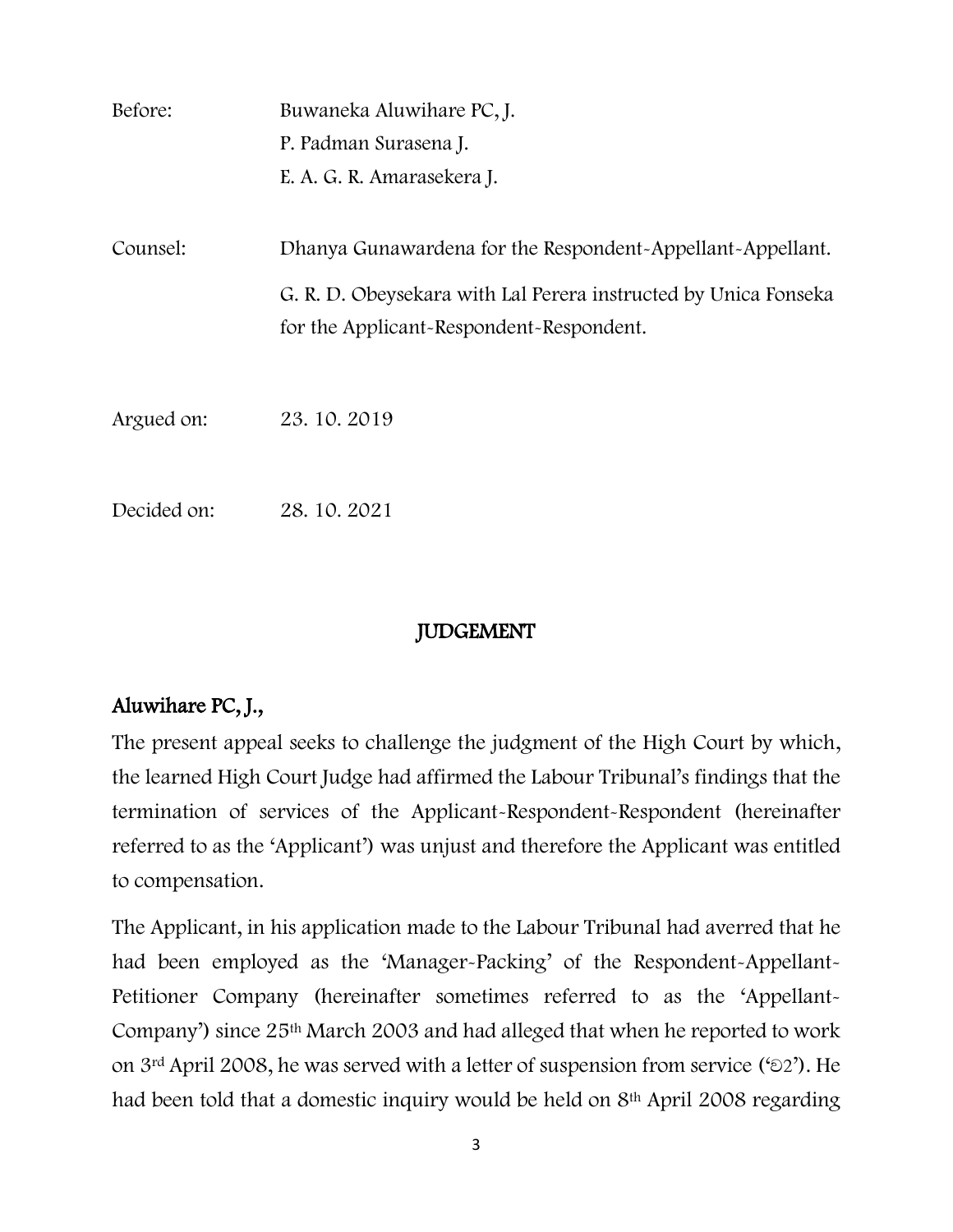the same. A domestic inquiry, however, had not been held as intimated, and the Applicant's services had been terminated by letter dated  $22<sup>nd</sup>$  April 2008 (' $\odot$ 3'). The reason given for the dismissal of the Applicant had been, his failure to ensure that the polybags used for packing the garments ordered by an international buyer, 'Next' were in compliance with the specifications and other requirements stipulated by the said international buyer ['Next'] and another buyer 'Regatta' and that the Applicant failed to carry out his duties up to their expectations. The Applicant on the other hand claimed, that the termination of his services without holding a domestic inquiry amounts to unjust and unfair termination of services.

The Appellant-Company in its answer to the Labour Tribunal stated *inter alia* that the Applicant as the 'Manager-Packing', was entrusted with the vital responsibility of packing finished garments according to the buyer's specifications ensuring the degree of quality required. Their position was that, if the 'Manager-Packing' fails to carry out the packing as required, it would result in a loss of business, financial loss and loss of valuable clients and / or buyers in the context of the highly competitive garment manufacturing industry, in addition to the risk of the buyers rejecting the said orders and possible discontinuation of procuring garments from the Appellant-Company.

The Appellant-Company had called as witnesses the Human Resources Manager G. G. Samarasekera and Packing Officer K. N. Wijeratne of the factory. In the course of their evidence, they had mainly explained the adverse consequences of the Packing Manager failing to meet the specifications of the buyer. The documents marked ' $\mathfrak{D}4$ ' and ' $\mathfrak{D}5$ ' had been submitted to demonstrate that two international buyers, 'Regatta' and 'Next' had complained about the deviation from the procedures of loading the cartons of finished garments into the containers. The Applicant had been warned previously by ' $\odot$ 1' (dated 29<sup>th</sup> September 2009), not to deviate from the rules and procedures that are required to be adhered to, when packing the relevant orders.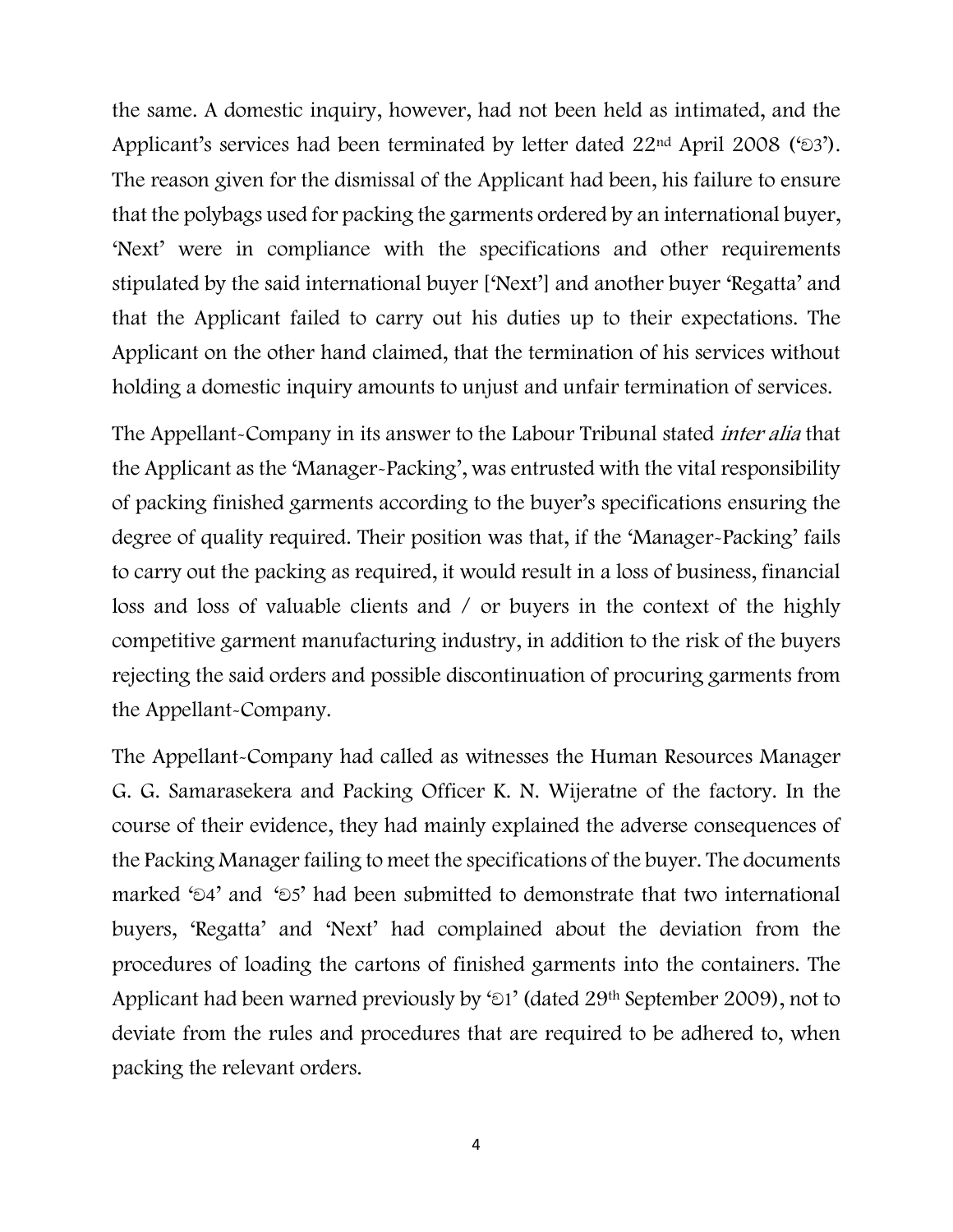The Labour Tribunal had held that the termination of the Applicant was wrongful and ordered the Appellant-Company to pay Rs.420,000/- as compensation, to the Applicant (at page 181-187 of the Appeal brief). On appeal to the Provincial High Court by the Appellant-Company, the Learned High Court Judge had affirmed the award of the Labour Tribunal, by its judgment dated 12th December 2013 ('P1').

The Appellant-Company sought Leave to Appeal, and this Court granted leave on the following questions of law, referred to in sub-paragraphs (a), (c) and (i) of paragraph 10 of the Petition of the Appellant;

(a) Did the High Court misinterpret and misapply the established legal principles and/or decided case law submitted on behalf of the Petitioner in arriving at the Conclusion of 'P1' [judgement of the High Court]?

(c)) Did the High Court fail to evaluate the evidence establishing the grave negligence of the Respondent and that the Respondent had been previously warned as to his negligence pertaining to the packing function?

(i) Did the High Court err by holding that a domestic inquiry is mandatory under the established legal principles of Sri Lanka?

## Order of the Labour Tribunal

The Labour Tribunal had decided that the termination was unjust, based on several factors. Witness K. Wijeratne, Packing Officer, had stated that the responsibility of ensuring that the packing was done to meet the buyer's specifications rested entirely with the Manager-Packing, i. e. the Applicant, and that a loss would result to the Company if the Manager-packing failed to carry out the packing according to the given specifications. The witness had admitted that the Applicant held a position senior to him in the company hierarchy. The President of the Labour Tribunal, having considered the testimony of this witness, had been of the opinion that his evidence had no direct connection to the main issues of the case i.e. proving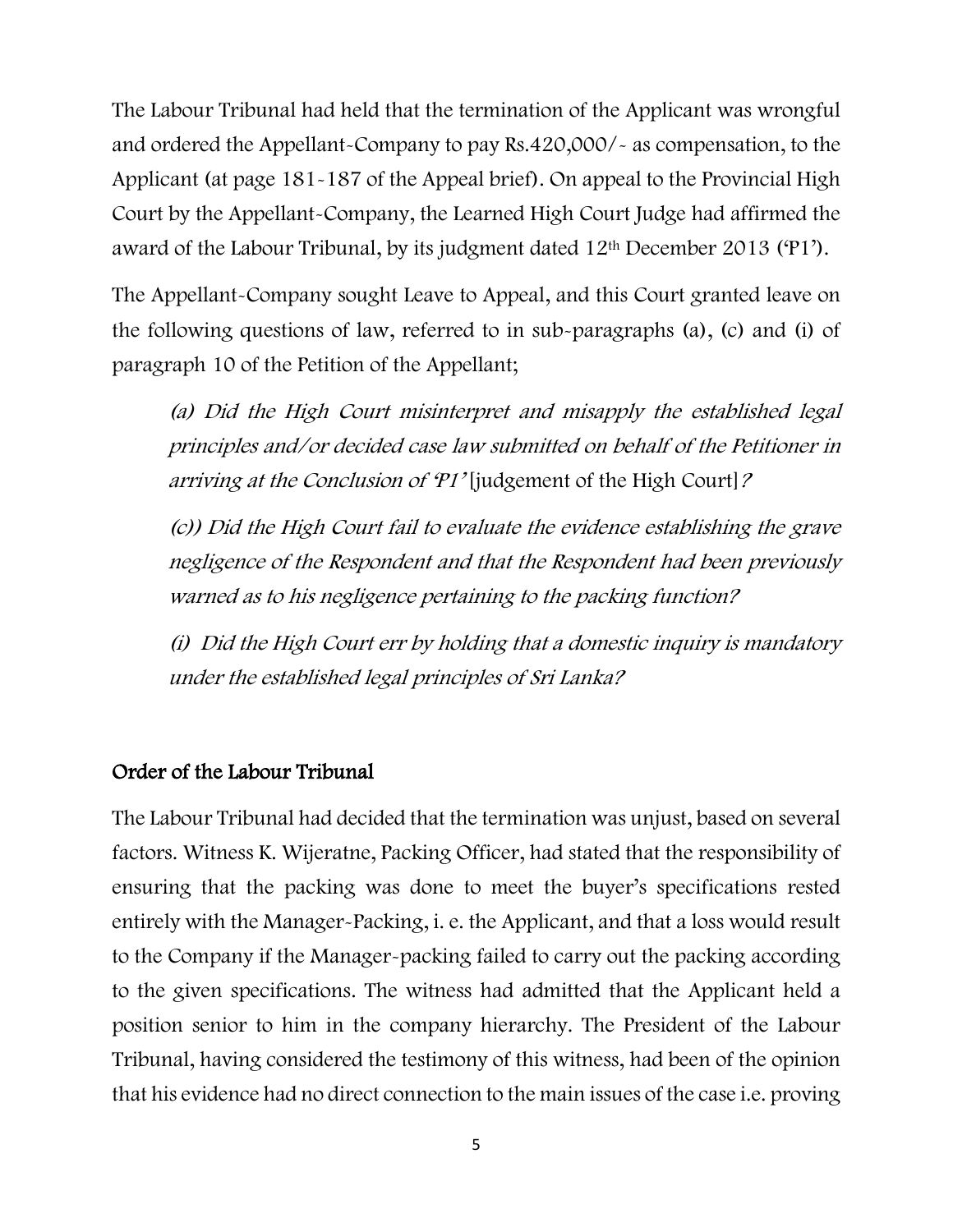the allegation against the Applicant, as the witness had given evidence only relating to the possible consequences of the Manager-Packing failing to meet a buyer's specifications. G. G. Samarasekera, the other witness who testified on behalf of the Appellant-Company, had been employed by the company about one and half years after the Applicant's services had been terminated and it had transpired in the course of his evidence that, he had had no personal knowledge of the orders in question. Furthermore, the learned President of the Labour Tribunal had observed that the witness had admitted that a domestic inquiry had not been held, although it was stated in ' $2$ ' that a disciplinary inquiry would be held regarding the Applicant on 08<sup>th</sup> April 2008.

The two emails, on the strength of the contents of which the Applicant's services had been terminated, purported to have been sent by 'Next' and 'Regatta' had been submitted by the witness as evidence subject to proof, on  $16<sup>th</sup>$  October 2009 (' $24'$ ) and ' $\delta$ 5'). The learned President of the Labour Tribunal, however, had observed that even after a lapse of ten months, the Appellant-Company had failed to call Jude Virajith, the Manager of the Appellant-Company as a witness, who is said to have received the two emails from the buyers. This court is mindful of the fact that the provisions of the Evidence Ordinance have no application to proceedings before the Labour Tribunal. In the instant case, however, there was a duty on the Appellant-Company to establish a nexus between the impugned emails and the incident over which the services of the Applicant were terminated. As such this court cannot find fault with the learned President of the Labour Tribunal when he held that the Appellant-Company had failed to establish their position sufficiently with evidence

The Applicant, in his evidence, had accepted that the 'polybags' they manufactured had been longer than what was specified by 'Next'. However, he had maintained that the sample of the bags sent to 'Next' had been approved and the emails with the specifications sent by 'Next' had been submitted marked 'A4'. The Applicant had also maintained that the measurements of the bags would be checked by the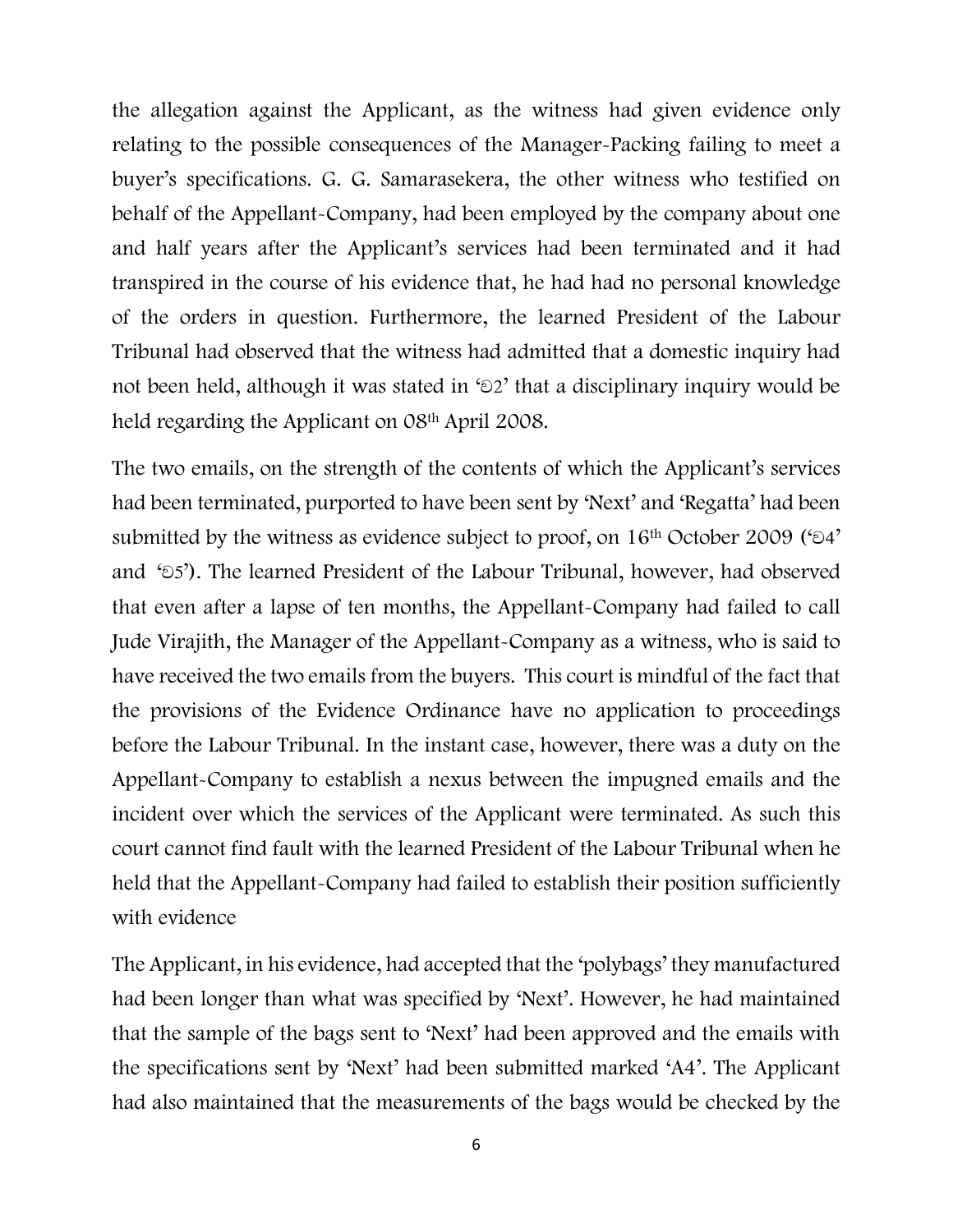Quality Controller of the Stores Section and after packing would also be checked by the ordering agency before being shipped. The learned President of the Labour Tribunal had been of the opinion that this evidence given by the Applicant had neither been challenged nor contradicted by the Appellant-Company, thereby failing to justify the allegations on which the Applicant's services had been terminated.

The learned President of the Labour Tribunal had deemed it fit that the Applicant be paid compensation in terms of Sections 33(5) and 33(6) of the Industrial Disputes Act in lieu of reinstatement. Following Associated Newspapers of Ceylon Ltd. v. Jayasinghe 1982 2 SLR 595 where it was held that "the essential question, in the determination of compensation for unfair dismissal is- what is the actual financial loss caused by the unfair dismissal, for compensation is an 'indemnity for loss'. In the present case the President of the Labour Tribunal had been of the view that the Applicant should be paid the equivalent of 3 months' salary for each year of service with the Petitioner company.

## Judgment of the Provincial High Court

The Learned Judge of the Provincial High Court has stated that the Appellant-Company had not demonstrated to court whether the international buyer, 'Next' rejected the garments or refused payment for the garments, and the amount of the loss, if any, caused to the Appellant-Company. The Learned Judge had made the same observations made by the learned President of the Labour Tribunal that the Human Resource Manager called as a witness had no knowledge about the incident as he had joined the Company after the Applicant's services had been terminated, that the other witness held a position junior to that of the Applicant and had not given evidence of any value, and that the Manager, Jude Virajith, had not been called as a witness regarding the emails ( $\omega$ 4' and  $\omega$ 5') received by him from the international buyers.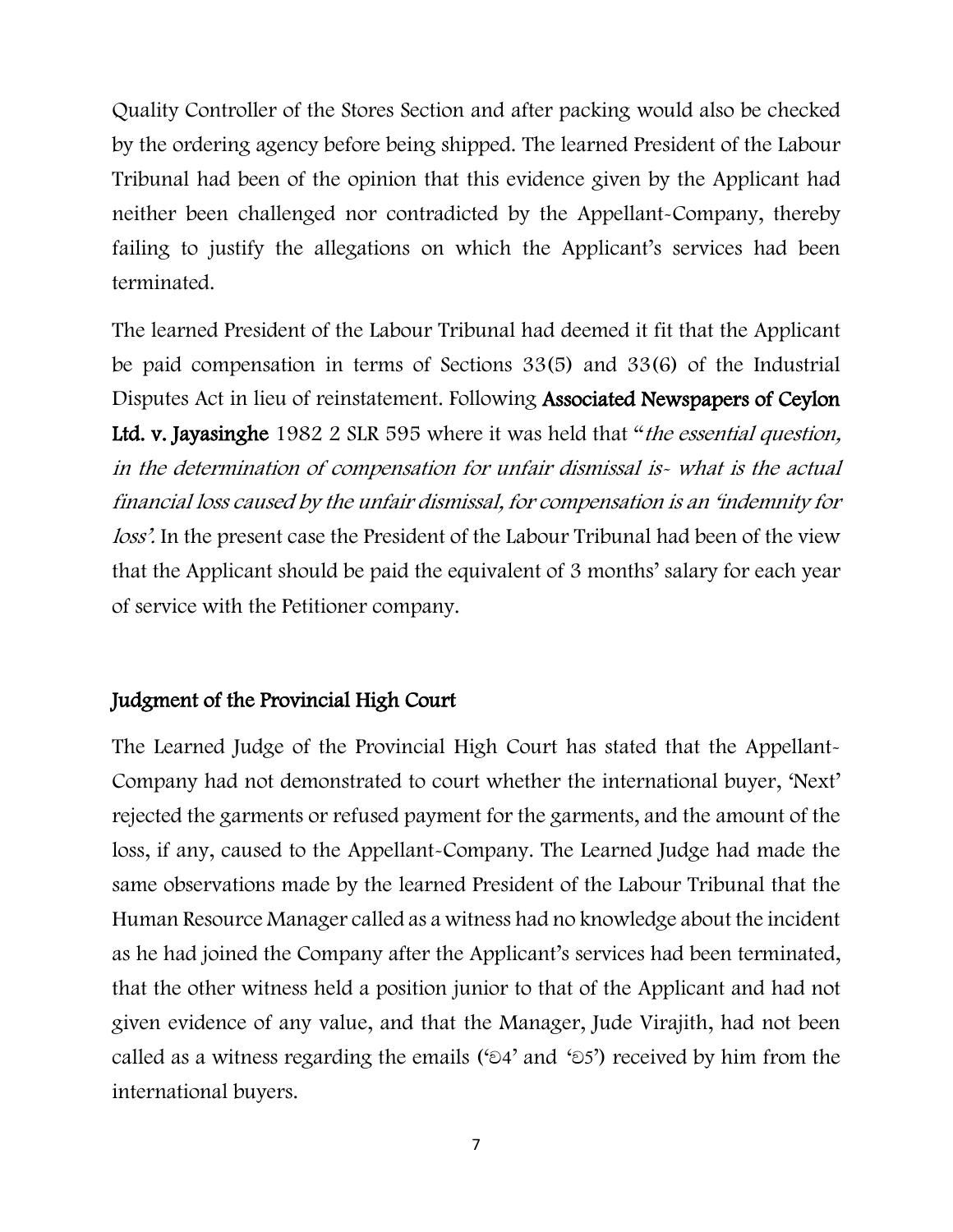Furthermore, the Learned High Court Judge had noted that the evidence given by the Applicant reveals that the Appellant-Company had taken on the particular order in issue, although it did not have the necessary equipment to pack the garments according to the buyer's specifications at their Factory in Marawila. When the Applicant and the Quality Manager had informed the management of the Appellant-Company that the required quality could not be achieved at their Factory, they had been directed to stitch the garments at the Marawila factory and to get them packed at the Avissawella Factory, as this was a special order which they could not afford to lose. The samples that were packed in Avissawella had been submitted to the Central Quality Controlling Institute for 'Next' and the approval obtained to proceed with manufacturing the order. After the order had been shipped, however, the Applicant had been informed by the Audit Officer that 'Next' had complained that the polybags used were too long. Thereafter the Applicant's services had been terminated.

The evidence given by the Applicant regarding the order, alleging that the Appellant-Company had taken on an order that they were ill equipped to produce and relied on the Applicant to somehow ensure that the order was produced, had not been challenged by the Appellant-Company. The Learned High Court Judge had formed the view that the Applicant had been made the 'scapegoat' for the decision of the higher management of the Appellant-Company in accepting an order that they were ill equipped to manufacture.

Referring to the principles of natural justice, the Learned High Court Judge had further deemed the conduct of the Appellant-Company, in informing the Applicant that a disciplinary inquiry would be held and then dismissing him without holding the said inquiry, was contrary to the principle that "no one should be condemned unheard."

Although the Learned High Court Judge was in agreement with the Appellant-Company's submission that the provisions of the Evidence Ordinance are not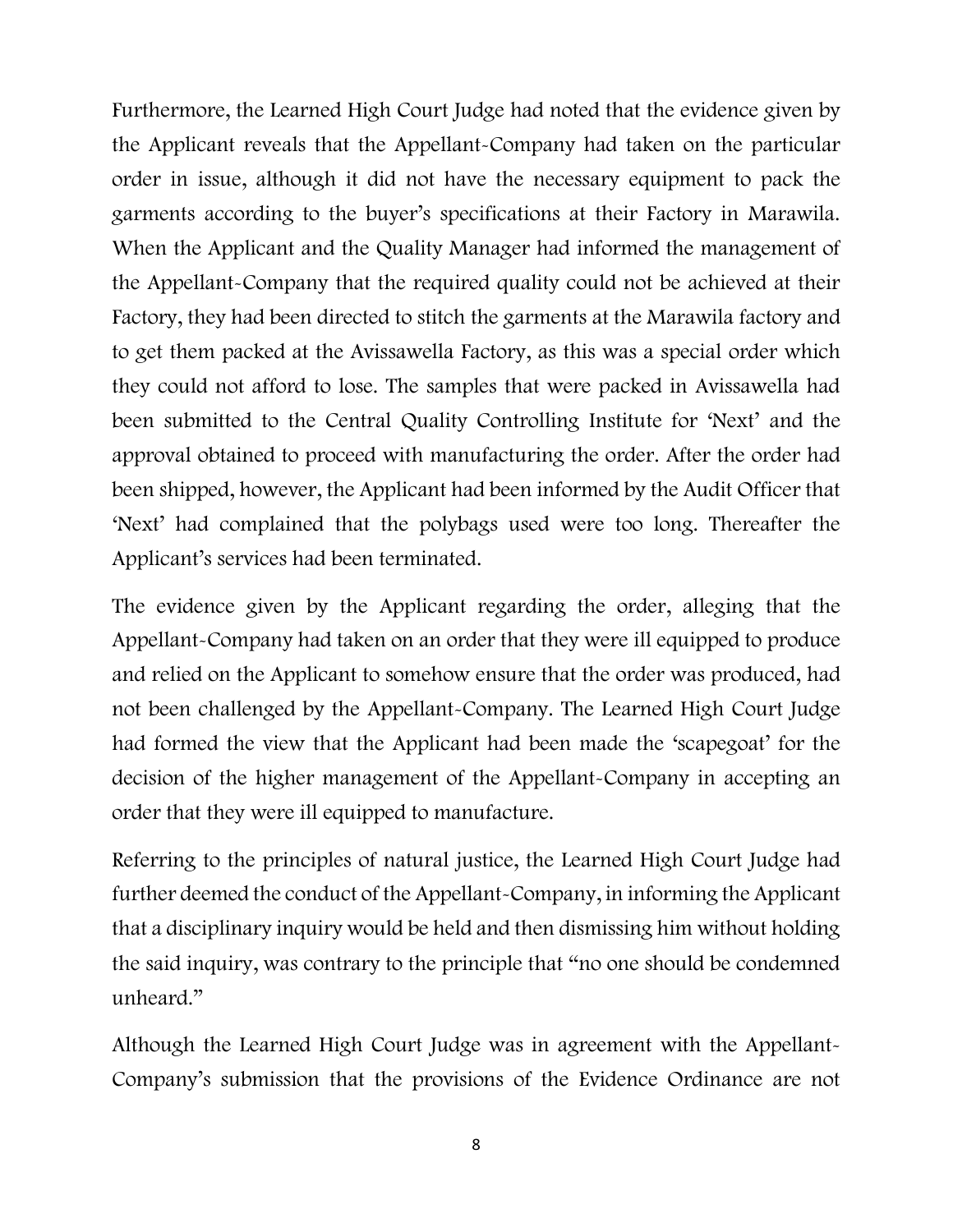applicable to industrial disputes before a Labour Tribunal, she had held that whereas ' $\mathfrak{D}4'$  and ' $\mathfrak{D}5'$  had been submitted subject to proof, evidence should have been adduced to prove the same. The Appellant-Company's submission that the compensation due to the Applicant had not been calculated correctly was dismissed on the basis that there was no need for such a calculation as evidence had been led on the loss that was caused to the Applicant by the termination of his services and that it had not been challenged.

### Questions of Law

# Question (a) : Misinterpretation and misapplication of established legal principles

I shall deal with the above question under 2 sub-headings; (a)(i) and (a)(ii).

#### (a) i. Computation of compensation

Whether the compensation was granted in the accepted manner and whether the standard of proof adopted by the High Court was correct are the main questions that have to be answered in making a finding in relation to the first question of law on which leave to appeal was granted, i.e. whether the High Court misinterpreted and misapplied the established legal principles and / or decided case law, submitted on behalf of the Appellant-Company.

The Appellant-Company in its written submissions has taken up the position that the Labour Tribunal has made no reference to the manner in which the compensation was calculated. The High Court on the other hand had been of the opinion that it was not so and had upheld the amount of compensation that had been awarded by the Labour Tribunal.

In Jayasuriya v. Sri Lanka State Plantations Corporation 1995 2 SLR 379, the very case relied on by the Learned President of the Labour Tribunal to state that it is the 'actual financial loss' that should be considered, Justice A. R. B. Amerasinghe has commented at length on the manner in which the amount of compensation should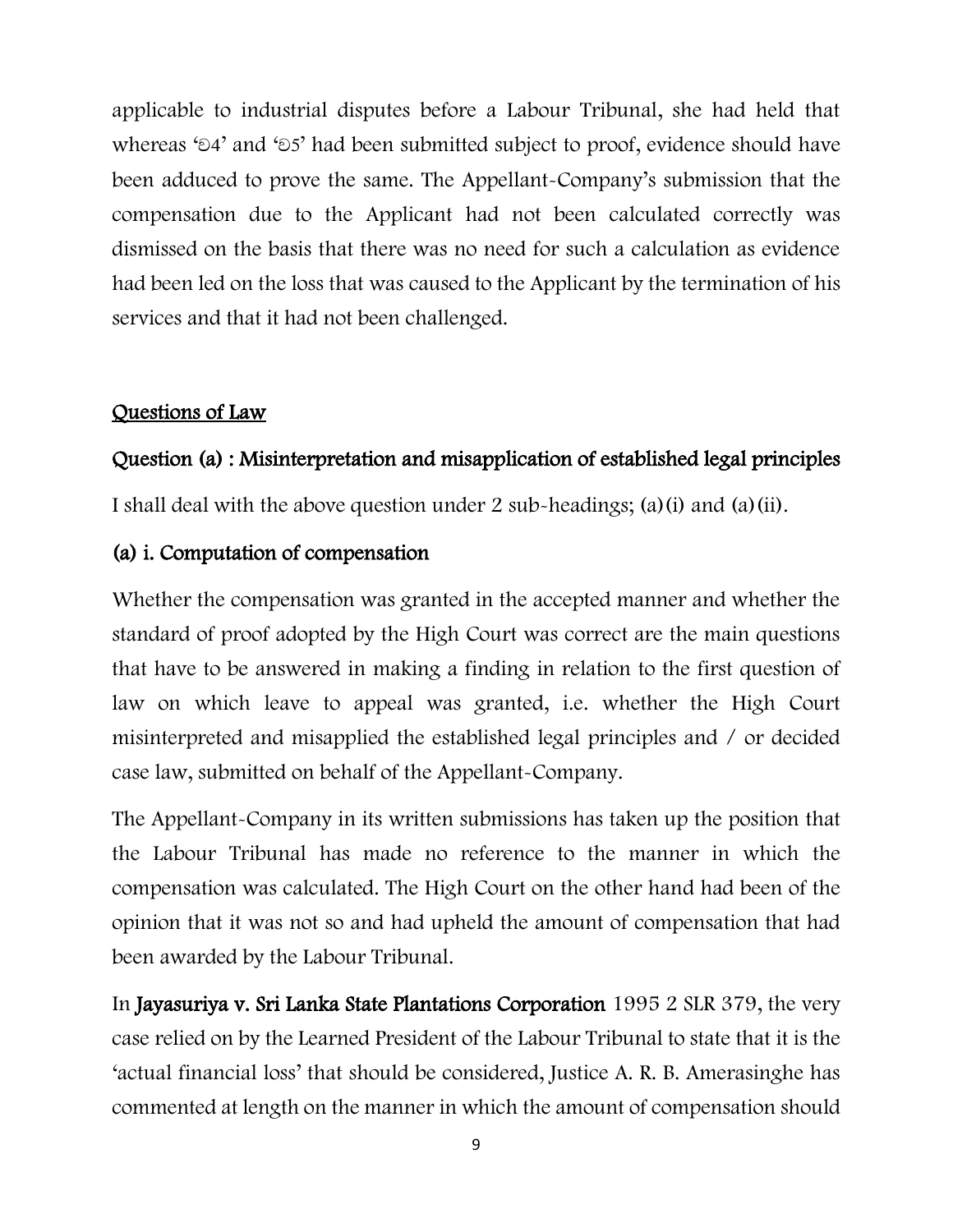be calculated. "In determining compensation what is expected is that after a weighing together of the evidence and probabilities in the case, the Tribunal must form an opinion of the nature and extent of the loss, arriving in the end at an amount that a sensible person would not regard as mean or extravagant but would rather consider to be just and equitable in all the circumstances of the case. There must eventually be an even balance of which the scales of justice are meant to remind us.

While the expressed loss, in global terms of years of salary may in certain cases coincide with losses reckoned and counted and settled by reference to the relevant heads and principles of determining compensation, it is preferable to have a computation which is expressly shown to relate to specific heads and items of loss. It is not satisfactory to simply say that a certain amount is just and equitable. There must be a stated basis for the computation taking the award beyond the realm of mere assurance of fairness. For a just and equitable verdict the reasons must be set out in order to enable the parties to appreciate how just and equitable the verdict is. Where no basis for the compensation awarded is given, the order is liable to be set aside." (emphasis added)

In short, the court had been of the opinion that the Labour Tribunal must evaluate the evidence before it, to form an opinion as to the amount that could be said to be just and equitable compensation and the award is to be computed on the basis of specific heads or items of loss so that the order would not be open to challenge on the ground that it is arbitrary or without a sound rationale.

With due deference, when considering the award of the Labour Tribunal, it has to be noted that, although it was stated that the actual financial loss should be considered when awarding compensation, the Learned President of the Labour Tribunal has not elaborated how the actual loss was computed in this case. The Learned High Court Judge, at page 12 of the judgment, had expressed the view that, as evidence of the Applicant had been led regarding the loss that was caused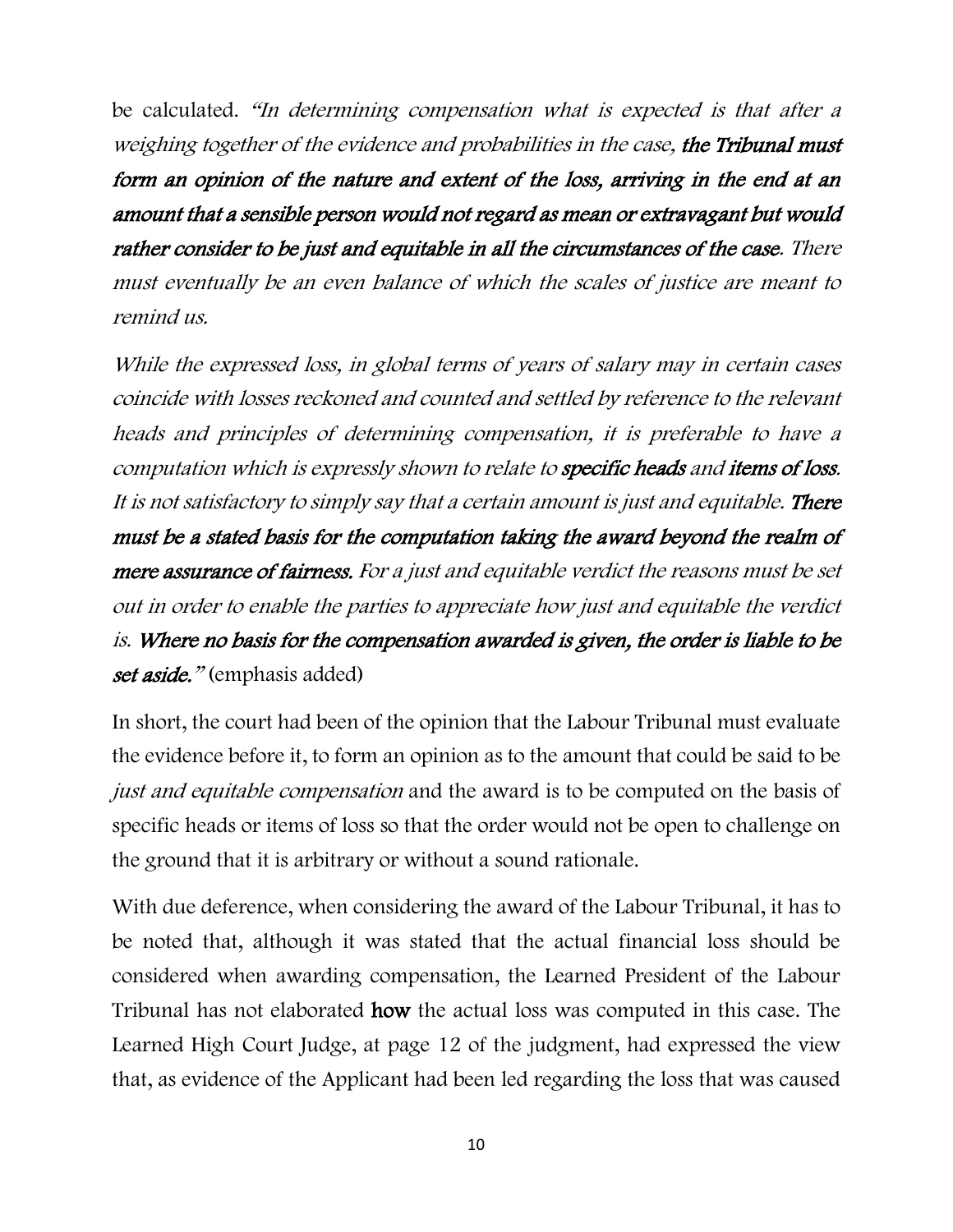to him due to the loss of employment, there was no necessity to calculate the loss caused separately. However, that does not seem to be a sound view, as formulas and guidelines for computing the losses of a wrongfully terminated employee has been set by numerous judicial precedents in an attempt to introduce some degree of uniformity into the process. A plethora of factors such as whether the applicant obtained fresh employment, the period for which the applicant remained unemployed, the loss of retirement benefits has to be considered depending on the particular circumstances of each case. Furthermore, not only should those factors be relied on, but they should be explicitly stated in the judgment as having been relied upon in forming the judgment.

Observing that the Legislature has left in the hands of the Labour Tribunal, the discretion of determining the quantum of compensation on the basis of facts and circumstances of each case, Wijetunga J. in Up Country Distributors (Pvt) Ltd., v. Subasinghe [1996] 2 SLR 330 (at page 335) observed that "…some degree of flexibility in that regard is both desirable and necessary if a tribunal is to make a just and equitable order." The case involved a situation where a workman prayed for reinstatement with back wages or compensation in lieu of reinstatement, and compensation was ordered taking into consideration, in particular, the workman's period of unemployment, his age at termination and the period of his service. In the case referred to, the High Court had been of the opinion that the Labour Tribunal had given due consideration to the authorities cited and the Supreme Court held that therefore it would be idle to contend that the basis for the award of compensation was not given. The Supreme Court however, emphasized that "the tribunal should have dealt with the criteria relevant to the computation of compensation in more explicit terms, thus "taking the award beyond the realm of mere assurance of fairness" *‑*per Amerasinghe, J. in Jayasuriya's case (supra)." (emphasis added).

It has been submitted on behalf of the Appellant-Company that although compensation has been ordered by the learned President of the Labour Tribunal on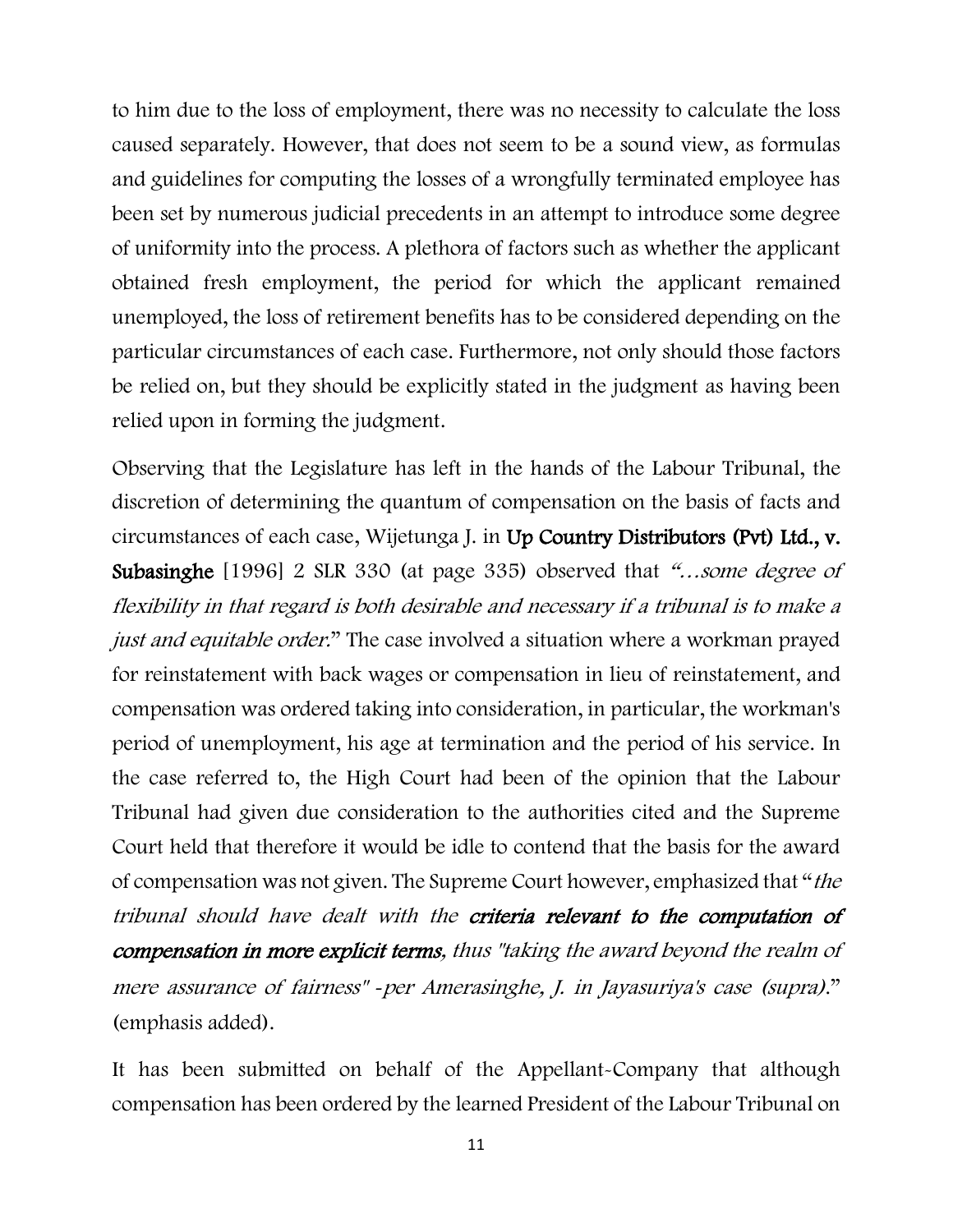the concept of 'immediate loss' it ought to have been decided upon two questions, namely, 1. Did the worker obtain employment after the unjust termination, 2. How many months was the worker out of employment? (mitigation of losses). On the other hand, it was submitted on behalf of the Applicant that, as upheld in Coats Thread Lanka (Pvt) Ltd. v. Samarasundara 2010 (2) SLR 1 (at page 11) that if a workman is suspended pending a domestic inquiry he is entitled to his monthly salary, and that the workman has earned an income otherwise, does not vitiate the entitlement to receive the salary from the employer who has suspended his services. In the present case a domestic inquiry has not been held although the Applicant was informed that a domestic inquiry would be held.

Further, on behalf of the Appellant-Company it has been pointed out that the facts necessary for computing the compensation due to the Applicant were not submitted to the Labour Tribunal by the Applicant. The case of The Ceylon Transport Board v. Wijeratne 77 NLR 481 was referred to, where a comprehensive list of factors that the Labour Tribunal may consider in awarding compensation were recognized by the court; "In making an order for the payment of compensation to a workman in lieu of an order for reinstatement under section 33 (5) of the Industrial Disputes Act, a Labour Tribunal should take into account such circumstances as the nature of the employer's business and his capacity to pay, the employee's age, the nature of his employment, length of service, seniority, present salary, future prospects, opportunities for obtaining similar alternative employment, his past conduct, the circumstances and the manner of the dismissal including the nature of the charge levelled against the workman, the extent to which the employee's actions were blameworthy and the effect of the dismissal on future pension rights. Account should also be taken of any sums paid or actually earned or which should also have been earned since the dismissal took place."

As cited with approval in The Ceylon Transport Board v. Wijeratne 77 NLR 481, Weeramantry J. in the case The Ceylon Transport Board v. Gunasinghe 72 NLR 76 at page 83 has emphasized the importance of true facts in making a just and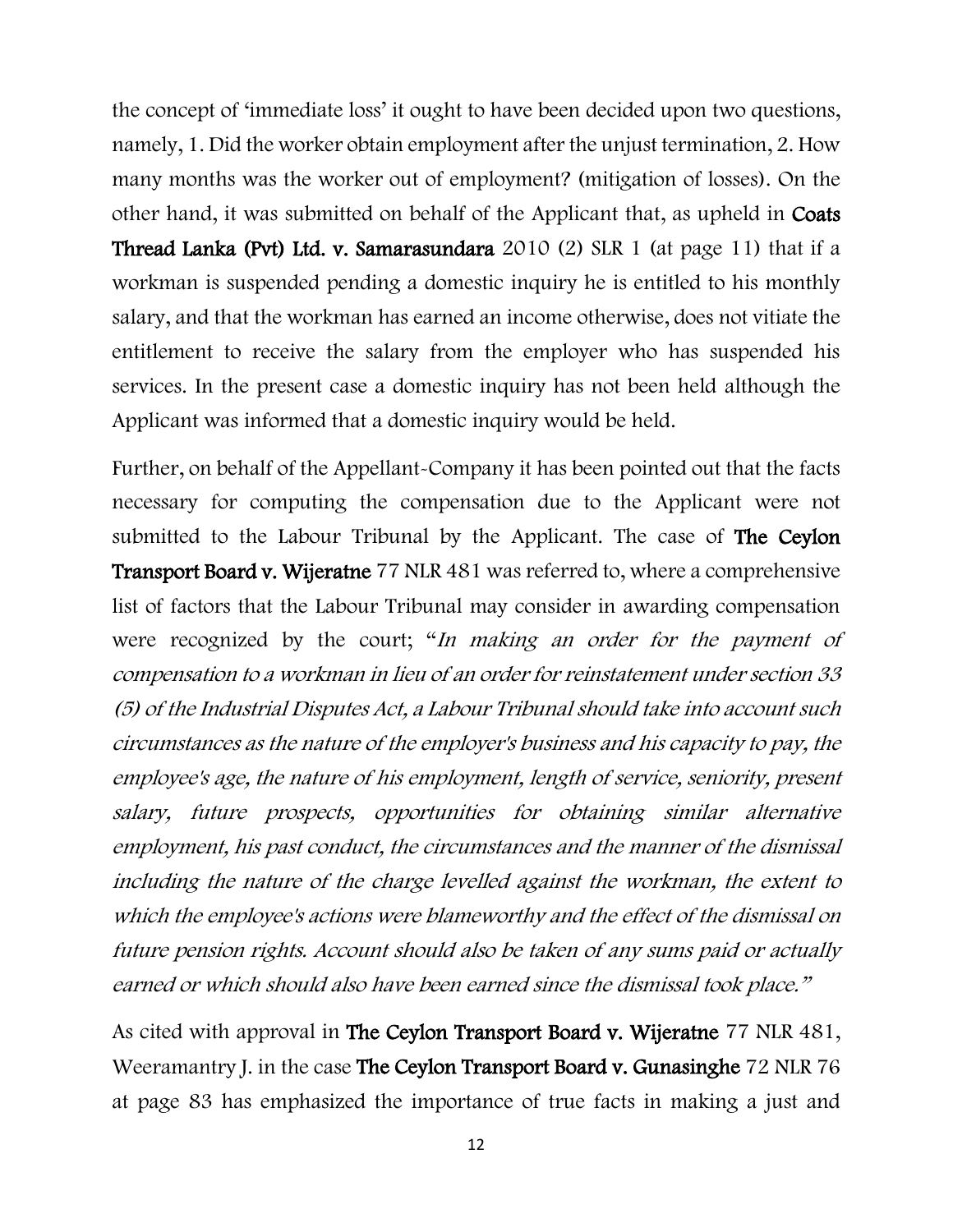equitable order as to compensation; "Proper findings of fact are a necessary basis for the exercise by Labour Tribunals of that wide jurisdiction given to them by statute of making such orders as they consider to be just and equitable. Where there is no such proper finding of fact the order that ensues would not be one which is just and equitable upon the evidence placed before the Tribunal, for justice and equity cannot be administered in a particular case apart from its own particular facts."

Apart from the evidence of the Applicant led at the Labour Tribunal where the Applicant stated his period of employment with the Appellant-Company, his salary and age and that he has one daughter, that she was due to be born at the time his services were terminated, that she is two and half years at the time of giving evidence, and that his wife is unemployed (pages 98-99 of the Appeal brief) no other facts were adduced to aid the Labour Tribunal in making a decision as to compensation. In Jayasuriya (supra) the Supreme Court stipulated that "The burden is on the employee to adduce sufficient evidence to enable the Tribunal to decide the loss."

The courts have upheld the expectation that a tribunal would specify in detail, to the extent possible, the specific heads on which the compensation was computed and, that the burden of adducing evidence to enable the court to compute the loss in such a meticulous manner is with the employee whose services have been terminated. As the employee in this case has starved the Labour Tribunal of the information necessary to make a well laid out computation, the Tribunal cannot be faulted for failing to set out the specificities. Furthermore, based on the details provided to the Labour Tribunal, it cannot be said that the computation of compensation is totally disproportionate to the alleged loss, and we do not wish to disturb the order of the Labour Tribunal as to the amount of compensation.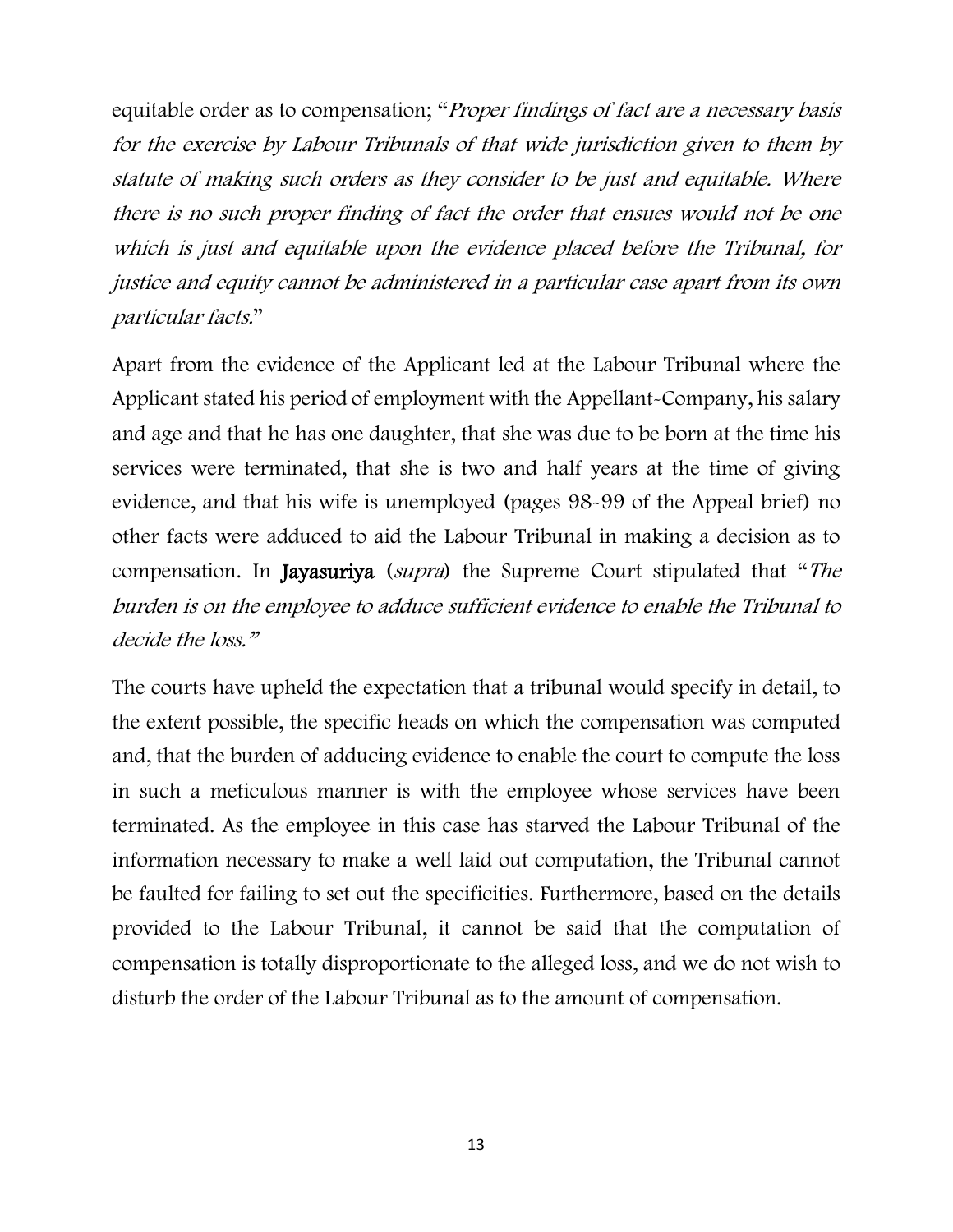# (a) ii. The applicable burden of proof and standard of proof

The Industrial Disputes Act does not state on whom the burden of proof should lie in a labour matter before the labour tribunals or courts. The Appellant-Company argued that the burden of proof applicable here is the burden referred to in Section 101 of the Evidence Ordinance, i.e. a party must bear the burden of establishing the facts on which he relies for the remedy he seeks. Thus, the Appellant-company argues that the burden of proving that the Applicant was wrongfully terminated would be recumbent on the Applicant himself.

Regarding the standard of proof in labour matters, courts have taken the stance that the balance of probability is the standard commensurate with ensuring that labour relations are not sabotaged by the adjudication. In Piyasena Silva v. Ceylon Fisheries Corporation (1994) 2 Sri LR 292 it was recognized that the standard of proof in labour matters is the balance of probability. In Associated Battery Manufacturers (Ceylon) Ltd. 77 NLR 541 the reason for adopting a balance of probability was explained (at page 553) "The whole object of labour adjudication is that of balancing the several interests involved, that of the worker in job security, since loss of his job may mean loss of his and his family's livelihood; that of the employer in retaining authority over matters affecting the efficient operations of the undertaking; that of the community in maintaining peaceful labour relations and avoiding unnecessary dislocations due either to unemployment or unproductive economic units. Each is equally important. None of these objectives can be achieved by the adoption of the standard of proof required in criminal cases in the determination of the facts which have to be established before a Labour Tribunal before it can exercise its jurisdiction to make an order which in all the circumstances of the case is just and equitable." (emphasis added). A similar view was expressed in The Batticaloa Multi-Purpose Cooperative Societies Union Ltd. v. Velupillai 71 NLR 60 "in proceedings before labour tribunals the strict degree of proof as in a Court of law is not required...".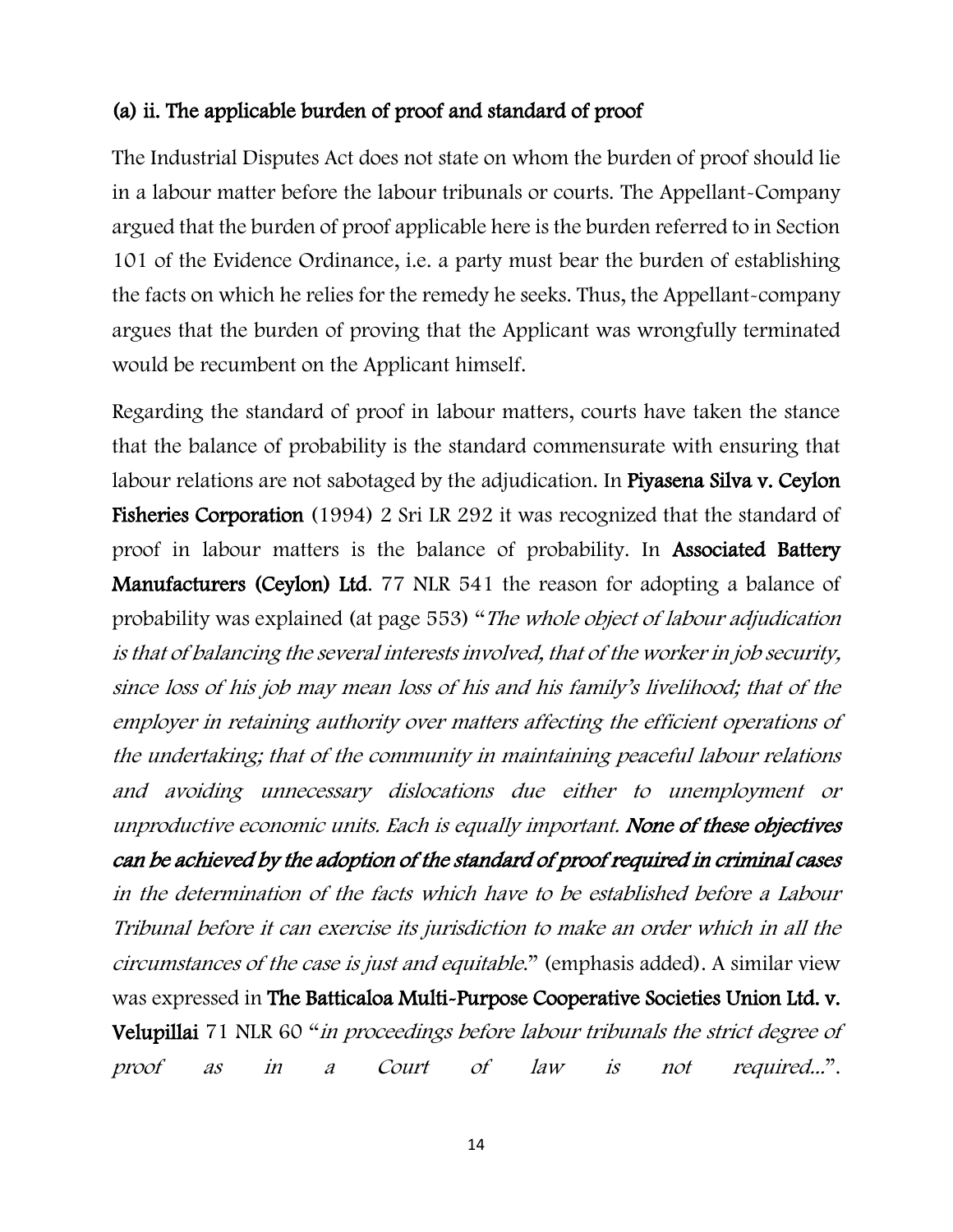The law relating to the burden of proof in labour matters has developed by way of judicial precedent which has stated that; "The **burden is on the employer to justify** the termination on the principle that 'he who alters the status quo and not he who demands its restoration, must explain the reasons for such alteration." (Vide S. R. De Silva, The Legal Framework of Industrial Relations in Ceylon, at page 570-571). The case of Gunasekara v. Latiff [1999] 1 SLR 365 where it was held by the Court of Appeal that "*While S. 101 Evidence Ordinance is concerned with the* duty to prove a case as a whole, viz the overall burden of proof S. 103 regulates the burden of proof as to a particular fact, however the devolution of the overall burden is governed by S. 102 which declares that the burden of proof lies on that person who would fail if no such evidence at all were given on either side." was quoted in support of this stance. The case of Gunasekara v. Latiff involved a Declaration of Title, where the questions of who should begin the case, and on whom the burden of proof lies was commented on. However, before the Labour Tribunal, the Appellant-Company has argued that the provisions of the Evidence Ordinance do not apply to cases at the Labour Tribunal, a view which was endorsed by the High Court as well. It seems to be a contradictory position adopted by the Appellant.

In the written submissions filed before the Labour Tribunal on behalf of the Applicant, it has been argued that per Section 5(c) of the Evidence Special Provisions Act No. 14 of 1995 and Section 104 of the Evidence Ordinance, the burden of proving the emails is on the Appellant-Company. On the other hand, in the written submissions on behalf of the Appellant-company, it has been submitted that as the Applicant has admitted the fact, that he received the email  $\epsilon$ 5' sent by Kelum Warnapatabendi, Senior Product Technologist for 'Next' in Sri Lanka (at page 11 in the evidence given on 9th February 2011) there is no necessity for it to be proved by the Appellant-Company. Nevertheless, the opinion of the Learned High Court judge in this regard, that if the emails ' $\delta$ 4' and ' $\delta$ 5' were submitted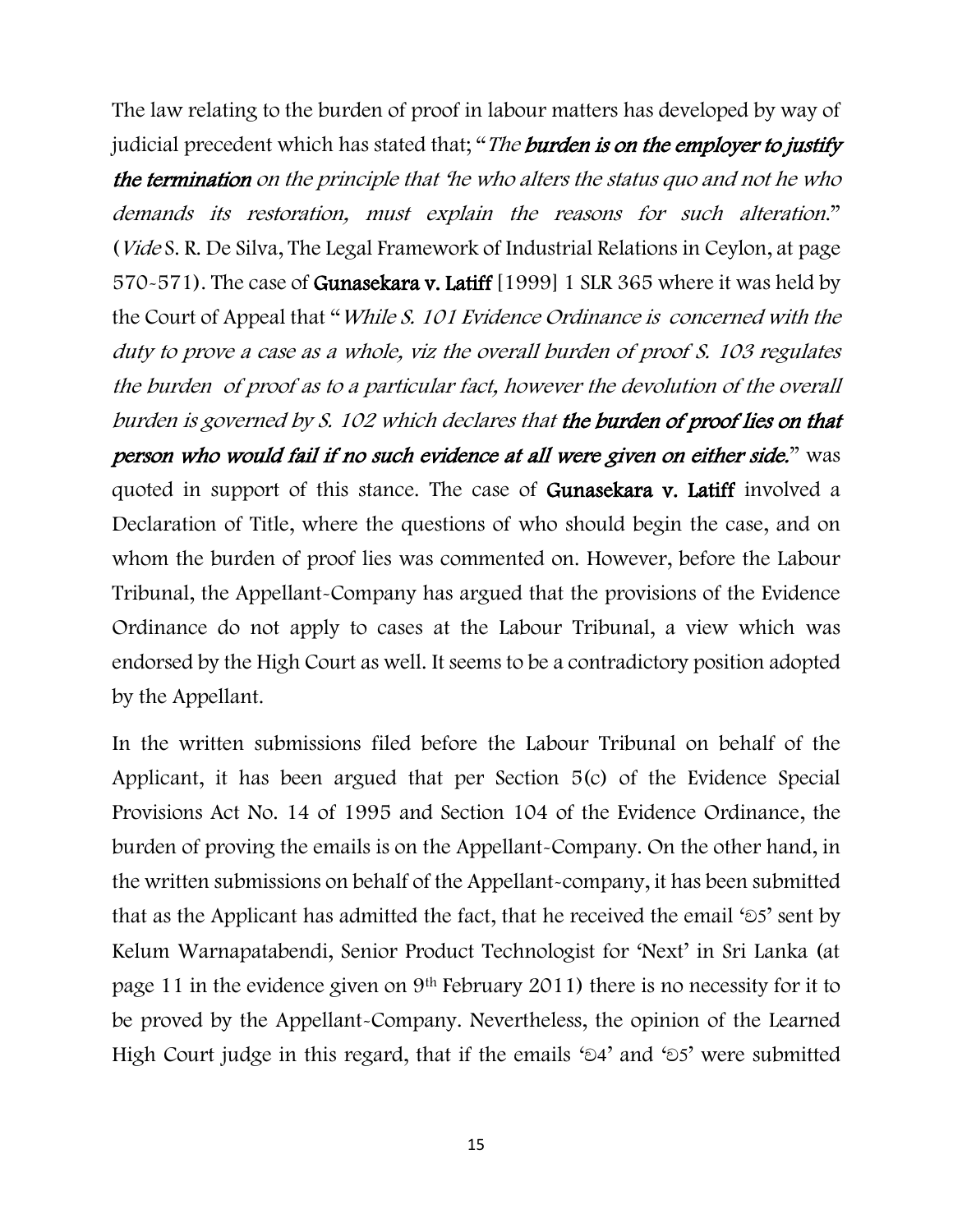subject to proof then evidence should be called to prove the same, is the sound approach.

The High Court had been of the opinion that the evidence given by witness K. N. Wijeratne cannot be attached any value in deciding whether the Applicant was in fact guilty of the conduct which led to his termination. This was due to the concern that the witness held a position subordinate to the Applicant and would not be sufficiently knowledgeable about the job duties of the Applicant to be in a position to comment on the Applicant's performance in meeting the responsibilities of the Applicant's position as Packing Manager. However, it is more probable that the witness as a Packing Officer with many years of experience would have come to know the job duties of a Packing Manager from working with and under the instructions of the Packing Manager.

Considering the above I am of the opinion that the High Court has neither misinterpreted nor misapplied established legal principles or decided case law and thus answer the Question of law referred to in subparagraph (a) in the negative.

# Question (i)

Now I turn to Question (i) "Did the High Court err by holding that a domestic inquiry is mandatory under the established legal principles of Sri Lanka?" and then to Question (c) Did the High Court fail to evaluate the evidence establishing negligence on the part of the Applicant, as some factual observations are common to both.

In the Sri Lankan Labour Law regime, there is no statutory requirement to conduct a domestic inquiry prior to the termination of a workman. Where there is no collective agreement or a clause in the contract of employment that a domestic inquiry should be held in the event of termination, it is not mandatory to hold a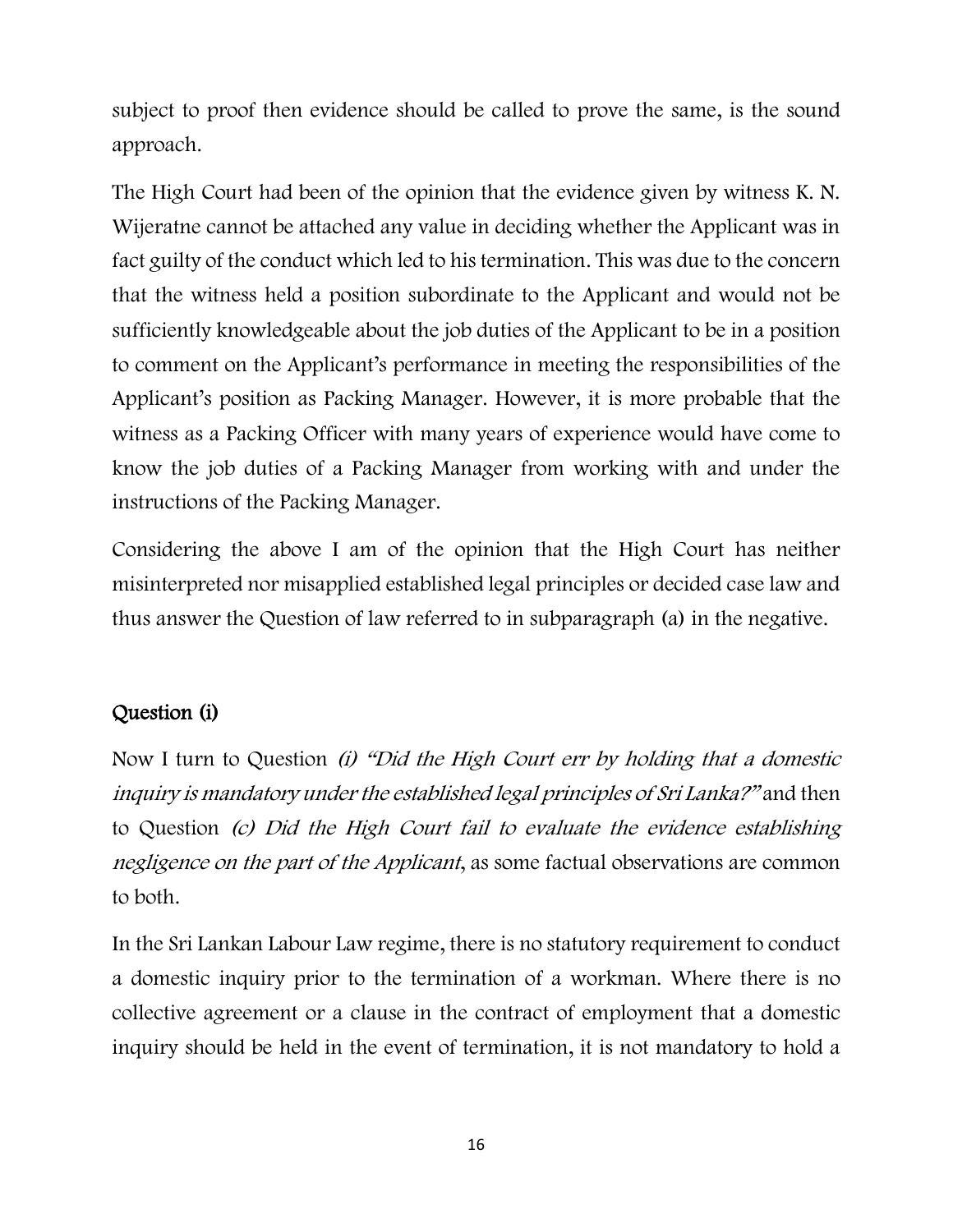domestic inquiry. However, it has come to be recognized that holding a domestic inquiry could be beneficial to both the employer and the employee.

There may be instances where it is plain that the employee in question is guilty of a conduct that warrants termination and could be dismissed without any need for further investigations. Therefore, it would be an additional burden to require employers to hold domestic inquiries by default in all instances.

Holding a domestic inquiry is however a salutary practice. S. R. De Silva in 'Law of Dismissal' [The Employers' Federation of Ceylon, Monograph No. 8, Revised Edition 2004] commenting on the desirability of holding domestic inquiries states "Punishment of an employee, whether by dismissal or otherwise, without following a disciplinary procedure which involves the giving of an opportunity to an accused employee to exculpate himself is, prima facie, arbitrary. Many labour courts today may view disciplinary action without a show cause letter followed by an inquiry, where necessary, as being arbitrary, since such action must be assumed to be taken without the employer having satisfied himself about the guilt or otherwise of the accused employee." Listing several reasons for the desirability of holding a domestic inquiry, S. R. De Silva has advanced the view that even where guilt can be established without a domestic inquiry, holding a domestic inquiry could be beneficial (vide paragraph 41).

In All Ceylon Commercial and Industrial Workers' Union v. Weerakoon Bros Ltd. [Sri Lanka Gazette No. 90 of 14. 12. 73] the court accepted that the dismissal of employees without holding a domestic inquiry could be reviewed for correctness as it was against the principles of natural justice. As there were no allegations of mala fide against the employer, in All Ceylon National Milk Board Trade Union v. The Board of Directors, CWE [Gazette No. 261/10 of 07. 09. 1983] the absence of a domestic inquiry was not considered to be an issue regarding the justification of the dismissal. However, in St. Andrews Hotel v. Ceylon Mercantile Union CA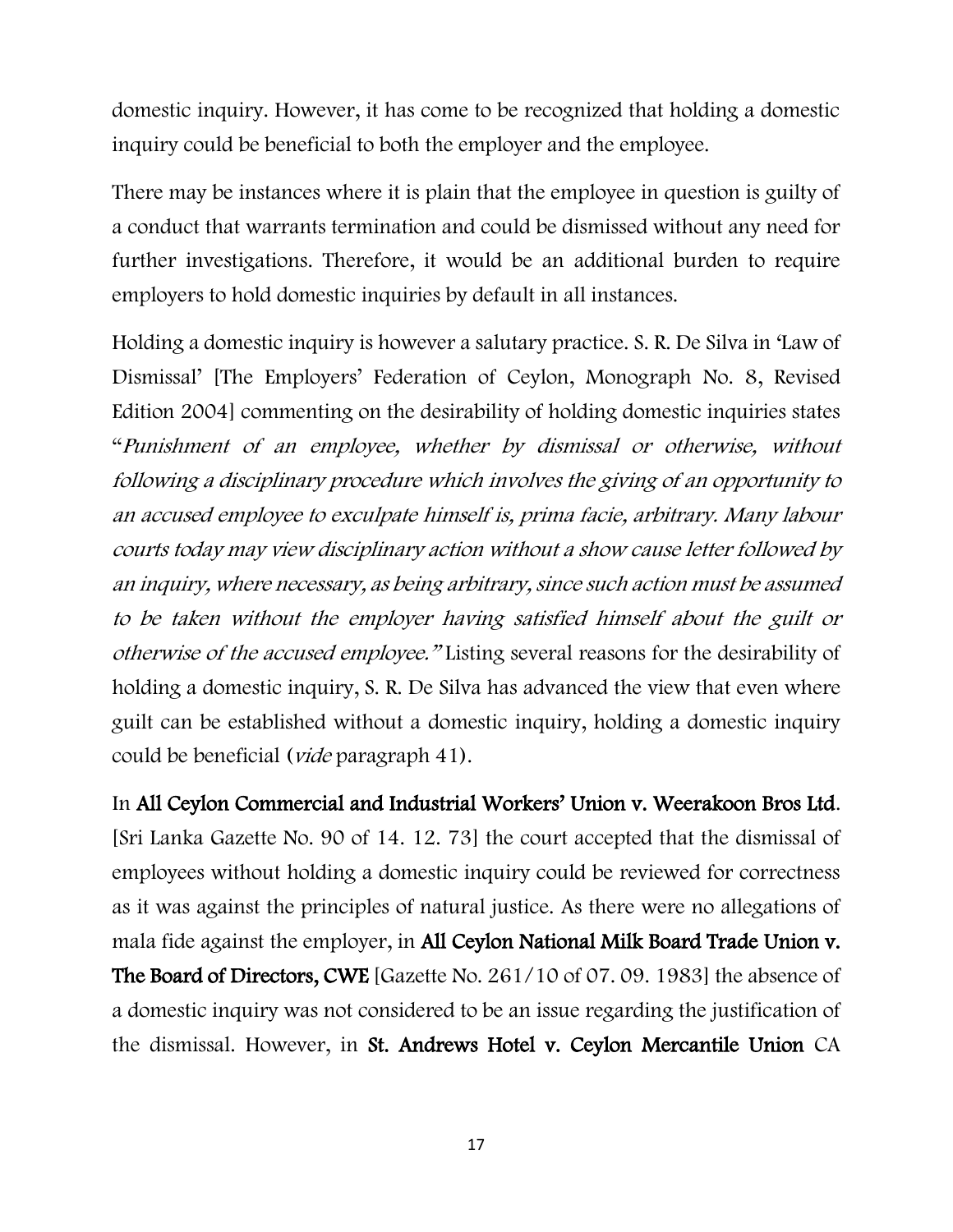138/85 decided on 01.04.1993 it was recognized that a dismissal cannot be set aside as wrongful solely on the basis that no domestic inquiry was held.

Therefore, it appears that while a domestic inquiry is desirable, in certain cases, due to the nature of the circumstances a domestic inquiry could be dispensed with.

The emails marked ' $\delta$ 4' and ' $\delta$ 5' point to the faults/negligence of the Applicant in carrying out his duties, but shortcomings by other quarters too are mentioned in the emails. In ' $\odot$ 4' sent by Sampath Erahapola the local agent for Regatta, several shortcomings are listed out; that there were broken stitches in many of the garments, that the workers were on continuous night shifts thereby affecting their productivity, that there was no management level involvement even after rescreening, that internal audits were failing to correct the defects in the order prior to shipping, and that there was no assurance of quality from the Quality Assurance Department. The only shortcomings that can be directly connected to the Applicant were, that there was a delay in starting the packing despite being advised to commence the packing in good time, and that the Packing Manager was not present in the Factory while the work was going on. In ' $55'$  sent by Kelum Warnapatabendi, the Senior Product Technologist for 'Next' in Sri Lanka it has been stated that "I have given you an approved sample for packing/presentation. All your seniors (specially Packing Manager) are well aware with the requirements." Loading the goods to the container without pre-final approvals and ignoring Quality Assurance comments of unloading the goods for inspection had been pointed out as shortcomings.

From the above comments in the emails, it can be seen that there were several shortcomings regarding the Regatta order for which the Applicant cannot be held to be singularly liable. It should be noted that the senior management was aware of the shortcomings but had made no meaningful involvement in remedying them. The evidence led at the Labour Tribunal fails to conclusively shed light on whether the length of the polybags was not as required due to the negligence of the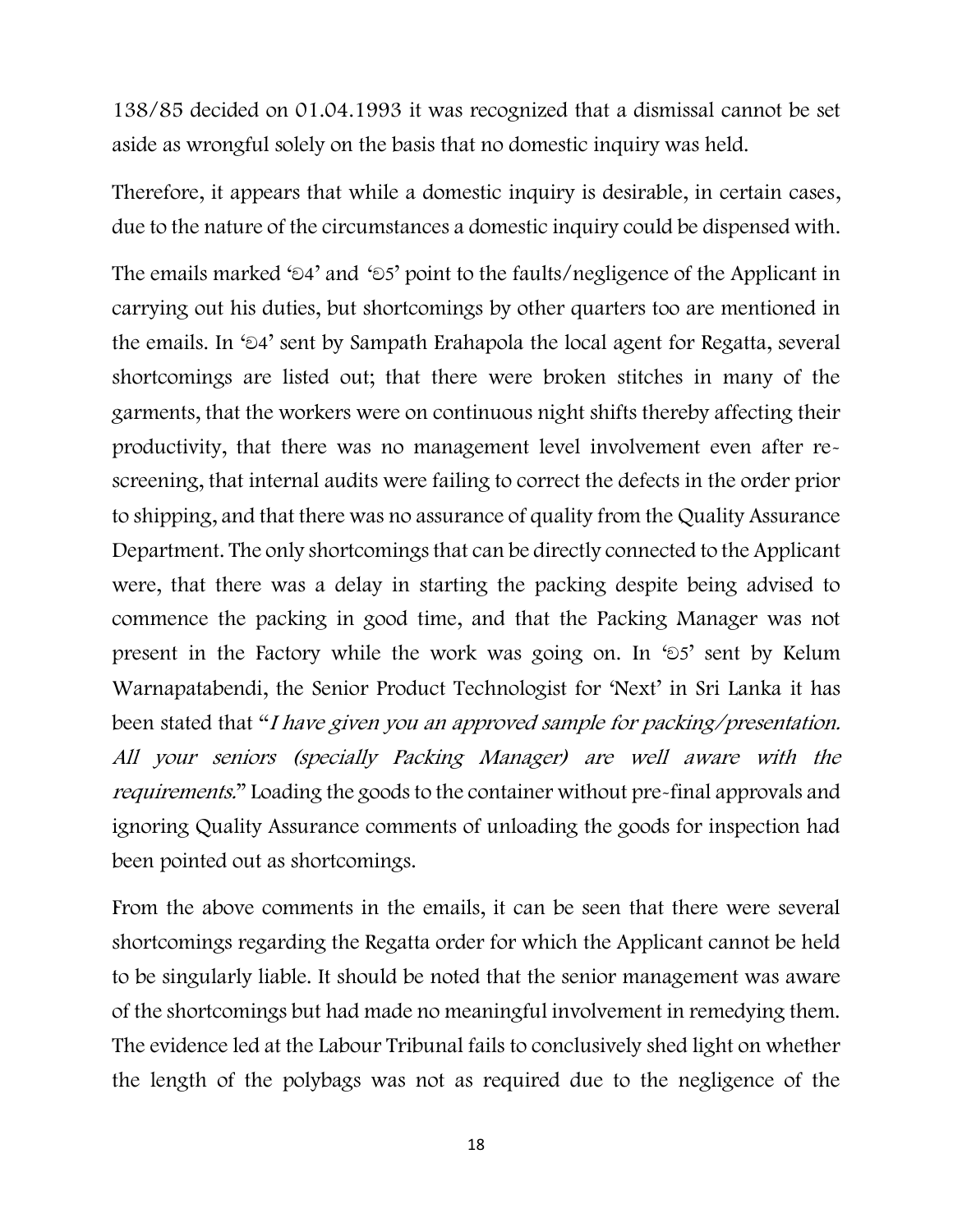Applicant or the Quality Assurance Department or due to circumstances beyond their control, such as directions from the higher management concerned with cost cutting.

If the emails were the reason for dispensing with the requirement of holding a domestic inquiry, the contents of the two emails themselves bear evidence that there were several shortcomings in the production process of the Appellant's Factory for which the Applicant could not be held solely responsible. What is more, it could have been that the issues in the production process themselves could have affected the quality of the Applicant's performance. For instance, the Applicant's evidence led before the Labour Tribunal (page 91) has shown that the Applicant was saddled with the extra duty of attempting to procure certain machines that were required for the process of manufacturing the 'Next' order. Applicant had said that he made an unsuccessful attempt to get the required machinery from one of their establishments in Pita-Kotte and failing that they obtained the machinery from their Marawila Factory and found the machines mechanically defective and finally had to go to a Factory in Avissawella to perfect the order (page 153). The evidence of the Applicant to this effect was not contested by the Appellant-Company. In this backdrop the observation made by the High Court that the Applicant has been made a 'scapegoat' for the issues caused by the misguided decisions of the higher level of management in accepting an order that the Petitioner Factory was ill equipped to manufacture, seems justified.

What the High court has endeavoured to do, is to point out the dictates of natural justice that require a domestic inquiry in the circumstances of the present case, where there has not been conclusive evidence that the conduct of the Applicant was so serious as to justify termination. Further the High Court has noted that the conduct of the Appellant-Company in informing the Applicant that a domestic inquiry would be held and then postponing the inquiry to a later date and thereafter handing over a letter of termination on the day the Applicant went to the factory to face the domestic inquiry has unjustly prevented the Applicant from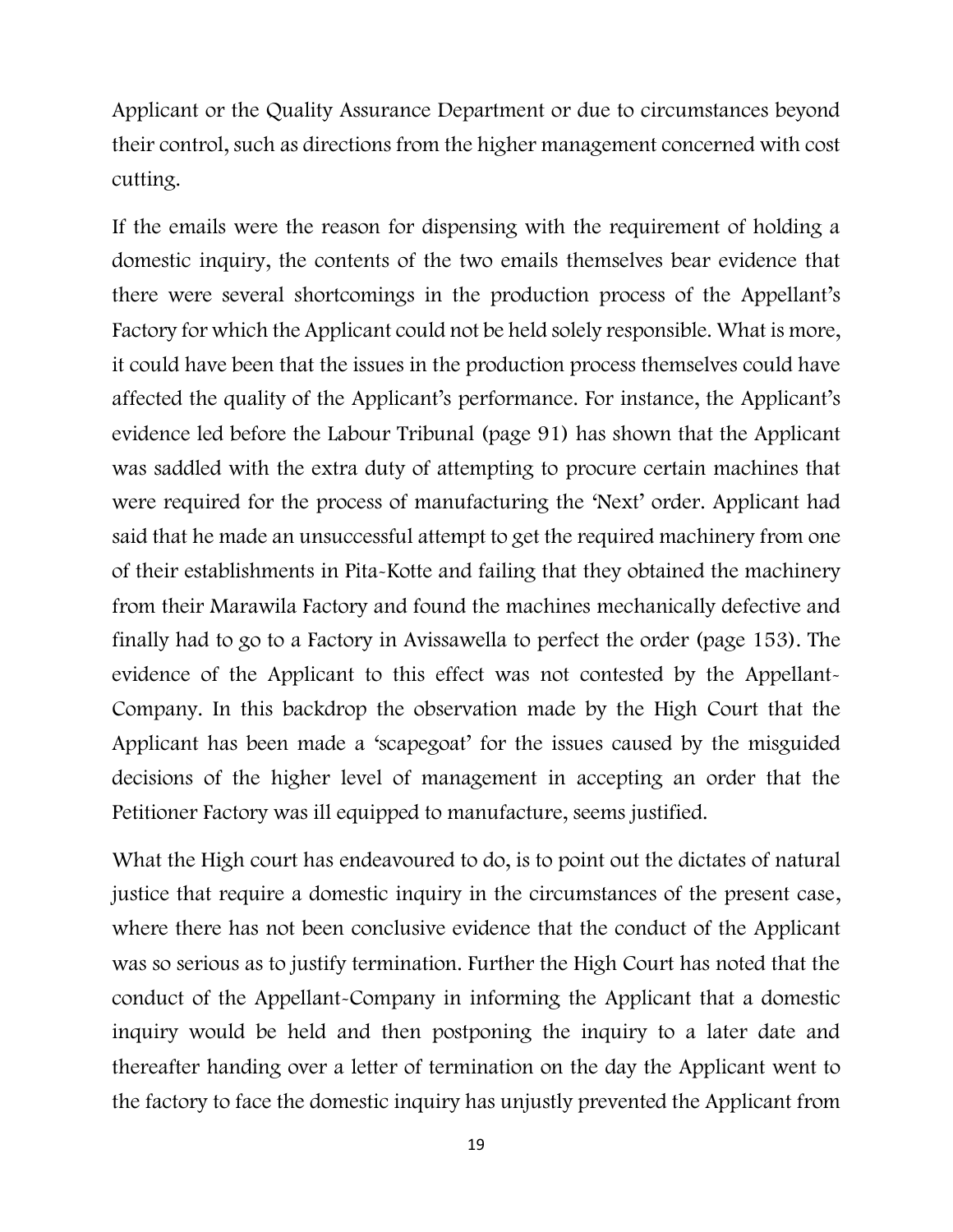presenting his side of the story vis a vis the alleged shortcoming on his part. Where the two emails themselves are insufficient to provide clout to the decision to terminate the Applicant, and in fact point to larger issues that have negatively affected the performance of the factory, the High Court cannot be faulted for holding that the lack of a domestic inquiry, especially where one had originally been scheduled, takes away from the justification of the termination of the Applicant's services.

Although as a matter of 'law' the High Court holding that the termination of the services of the Applicant without a domestic inquiry is both unjust and unreasonable is a misdirection on its part, this court is of the view that this was a classic case that cried for holding of a domestic inquiry before termination.

Although I answer the question of law referred to in subparagraph (i) of Paragraph 10 of the petition in the affirmative, I hold that the misdirection on the part of the learned High court is not grave enough to set aside the judgment of the learned High Court Judge.

## Question (c)

Now I shall consider whether the High Court failed to evaluate the evidence establishing the grave negligence of the Applicant. The gravamen of the Appellant-Company's submissions to the Labour Tribunal was that loss would be caused to the company due to the negligence of the Applicant. However, that a loss was in fact caused, and if so, the amount of such loss was not submitted nor proved by the Appellant-Company. The two emails marked ' $\partial$ 4' and ' $\partial$ 5' said to be sent by the local agents for the international buyers 'Next' and 'Regatta' have not been proved by calling Jude Virajith, the Manager of the Appellant-Company who had received and forwarded the e-mails, to give evidence, thus, diminishing the probative evidentiary value of the contents of those e-mails.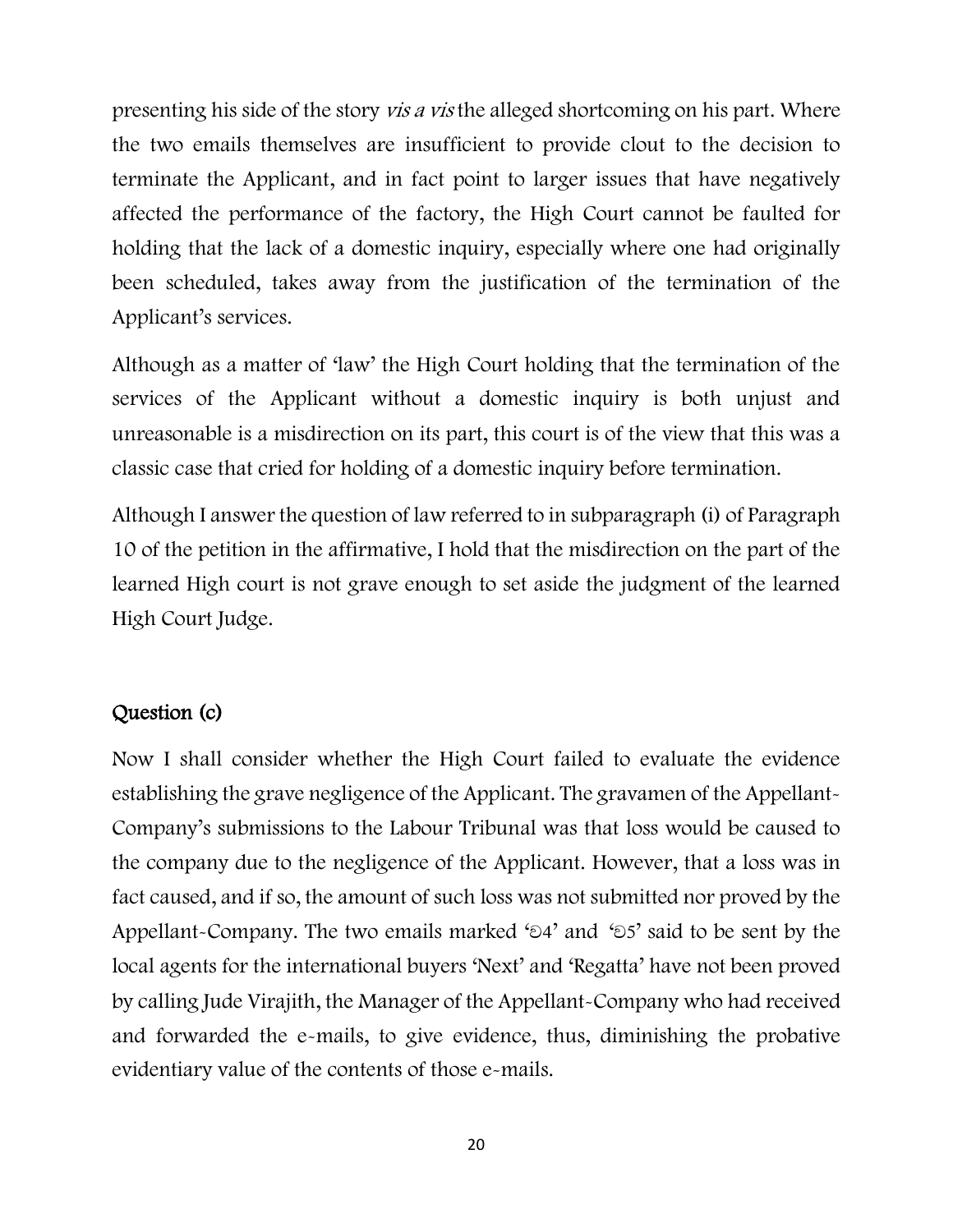The written submissions on behalf of the Applicant were that the Appellant-Company failed to lead direct evidence and prove before the Labour Tribunal the charge against the Applicant in compliance with the Evidence Ordinance. In the written submissions Rodrigo v. Central Engineering Consultation Bureau 2009 (1) SLR 248 was cited to point out that it is the Appellant-Company that should adduce evidence to prove the serious allegations against the Respondent. "In Labour Tribunal proceedings where the termination of services of a workman is admitted by the respondent, the onus is on the latter to justify termination by showing that there were just grounds for doing so and that the punishment imposed was not disproportionate to the misconduct of the workman. The burden of proof lies on him who affirms, and not upon him who denies as expressed in the maxim ei incimbit probatio, qui dicit, non quinegat."

An act of misconduct was defined in the Indian case Shalimar Rope Works Mazdoor Union v. Shalimar Rope Works Ltd 1953 (2) LLJ 876 thus; "An act should be regarded as an act of **misconduct** if it is inconsistent with the fulfillment of express or implied conditions of service or if it has a material bearing on the smooth and efficient working of the concern." Justice Priyasath Dep PC, as he then was, in Gamage v. M. D. Gunasena (2013) SLR 143 was of the opinion that "The implied conditions of service include conduct such as obedience, honesty, diligence, good behavior, punctuality, due care. Therefore, acts such as disobedience, insubordination, dishonesty, negligence, absenteeism and late attendance, assault are treated as acts of misconduct which are inconsistent with the implied conditions of service". The degree of misconduct which justifies termination necessarily depends on the "nature of the business and the position held by the employee" Jupiter General Insurance Co. Ltd. v. Shroff (1973) 3 AEHR 67 as quoted in H. G. Jayasekera v. The Ceylon Transport Board CGG 14, 359 of 26.03.65 at para 24.

The Applicant has accepted that as Packing Manager he is the officer entrusted with the final responsibility of packing. However, giving evidence before the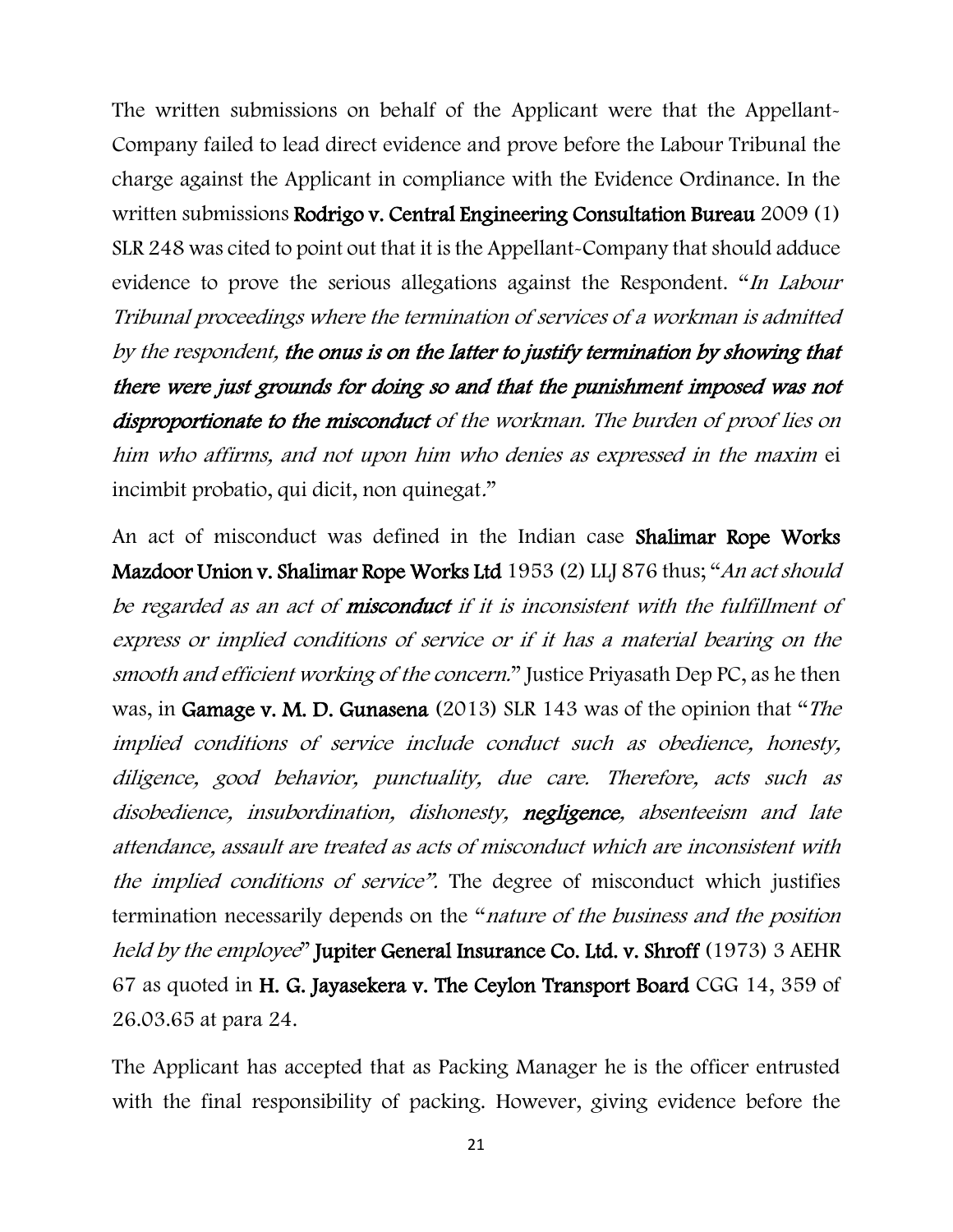Labour Tribunal (at pages 85-90) the Applicant's uncontested stance was that two meetings were held with the participation of the higher management of the factory, the Quality Assurance Manager and the Applicant himself, before commencing the production of the 'Next' order where he and the Quality Assurance Manager had raised the concern that the Appellant-Company's factory was not equipped to produce the order to the standard of quality expected by the international buyer.

Furthermore, regarding the length of the polybags being in excess of the specifications, the High court has questioned whether the quality controller of the factory has no responsibility for preventing the shipment of the goods that do not meet quality standards, and what the job duties of the Packing Manager were. These are valid concerns as they play an imperative role in identifying whether the Applicant was singularly responsible for the polybags being longer than as specified and therefore liable for any damage caused, thereby justifying his termination. Facts adequate to conclusively answer these questions have not been adduced.

The second limb of Question (c) is whether the High Court failed to evaluate the evidence that the Applicant had been previously warned as to his negligence pertaining to the packing function. Neither the Labour Tribunal nor the High Court in its judgment has referred to the previous warning given to the Applicant by letter dated 29<sup>th</sup> September 2007 marked '<sup>51</sup>'. The Applicant had loaded cartons of clothing of a Regatta order into the container without the prior approval or permission of the Regatta representative one Sampath, and he had been warned not to deviate from the proper rules and procedures and that if such an incident is reported in the future, action would be taken against him as it is a serious offence.

However, the present allegation is not relating to the loading of finished goods but an allegation totally unconnected. In the present case, whether the Applicant was negligent, has not been established by the Appellant-Company to the degree of